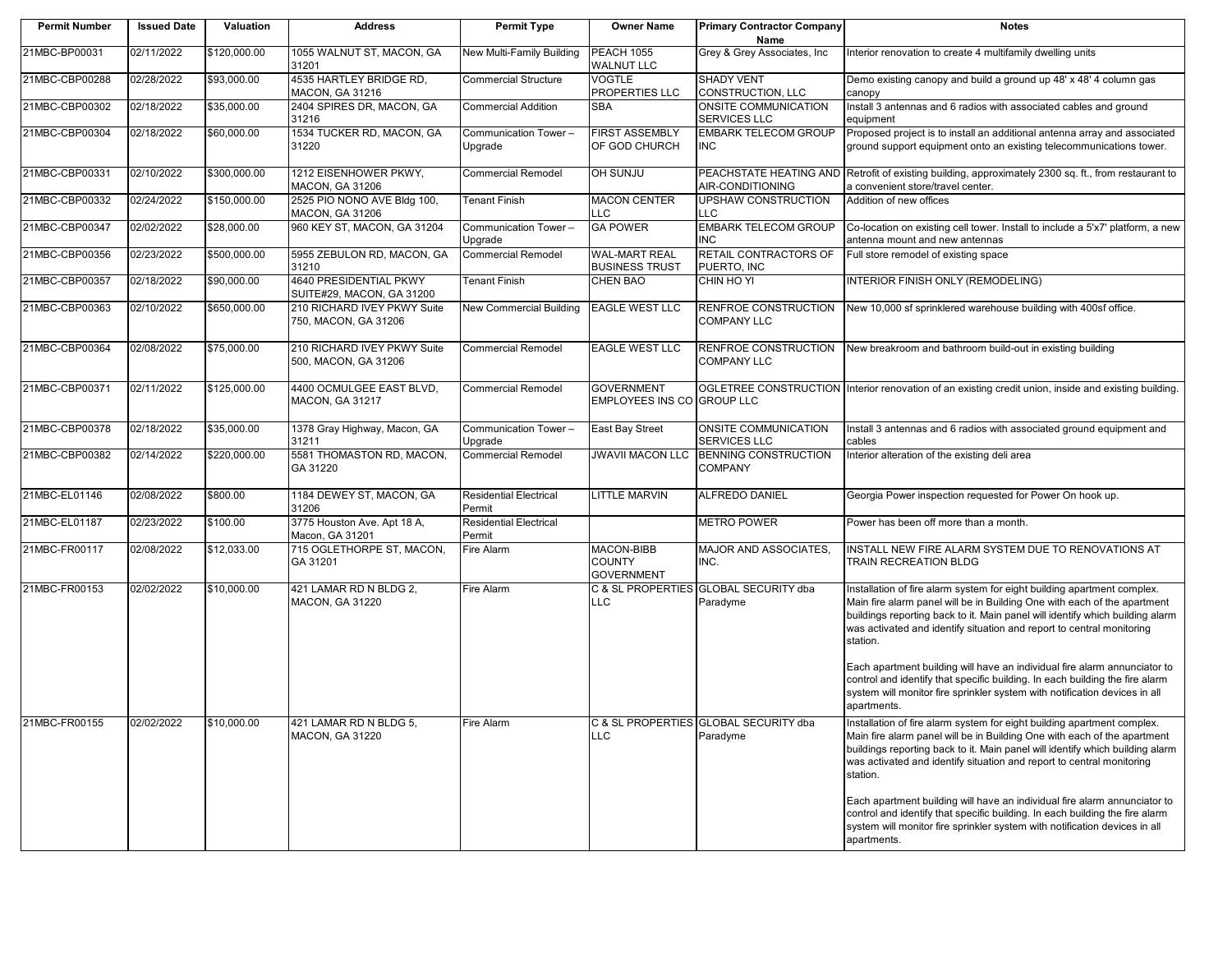| 21MBC-FR00156  | 02/01/2022 | \$10,000.00    | 421 LAMAR RD N BLDG 6,<br><b>MACON, GA 31220</b>              | Fire Alarm                              | LLC                                           | C & SL PROPERTIES GLOBAL SECURITY dba<br>Paradyme        | Installation of fire alarm system for eight building apartment complex.<br>Main fire alarm panel will be in Building One with each of the apartment<br>buildings reporting back to it. Main panel will identify which building alarm<br>was activated and identify situation and report to central monitoring<br>station. |
|----------------|------------|----------------|---------------------------------------------------------------|-----------------------------------------|-----------------------------------------------|----------------------------------------------------------|---------------------------------------------------------------------------------------------------------------------------------------------------------------------------------------------------------------------------------------------------------------------------------------------------------------------------|
|                |            |                |                                                               |                                         |                                               |                                                          | Each apartment building will have an individual fire alarm annunciator to<br>control and identify that specific building. In each building the fire alarm<br>system will monitor fire sprinkler system with notification devices in all<br>apartments.                                                                    |
| 21MBC-FR00157  | 02/02/2022 | \$10,000.00    | 421 LAMAR RD N BLDG 7,<br>MACON, GA 31220                     | Fire Alarm                              | LLC                                           | C & SL PROPERTIES GLOBAL SECURITY dba<br>Paradyme        | Installation of fire alarm system for eight building apartment complex.<br>Main fire alarm panel will be in Building One with each of the apartment<br>buildings reporting back to it. Main panel will identify which building alarm<br>was activated and identify situation and report to central monitoring<br>station. |
|                |            |                |                                                               |                                         |                                               |                                                          | Each apartment building will have an individual fire alarm annunciator to<br>control and identify that specific building. In each building the fire alarm<br>system will monitor fire sprinkler system with notification devices in all<br>apartments.                                                                    |
| 21MBC-FR00158  | 02/02/2022 | \$10,000.00    | 421 LAMAR RD N BLDG 8,<br><b>MACON, GA 31220</b>              | Fire Alarm                              | LLC                                           | C & SL PROPERTIES GLOBAL SECURITY dba<br>Paradyme        | Installation of fire alarm system for eight building apartment complex.<br>Main fire alarm panel will be in Building One with each of the apartment<br>buildings reporting back to it. Main panel will identify which building alarm<br>was activated and identify situation and report to central monitoring<br>station. |
|                |            |                |                                                               |                                         |                                               |                                                          | Each apartment building will have an individual fire alarm annunciator to<br>control and identify that specific building. In each building the fire alarm<br>system will monitor fire sprinkler system with notification devices in all<br>apartments.                                                                    |
| 21MBC-FR00164  | 02/10/2022 | \$3,000.00     | 6020 HARRISON RD, MACON, GA Fire Alarm<br>31206               |                                         | <b>WAL-MART REAL</b><br><b>BUSINESS TRUST</b> | PHYSICAL LINK<br><b>COMMUNICATIONS</b>                   | INSTALL NEW HORNS AND REPLACE 4 EXISTING HORNS                                                                                                                                                                                                                                                                            |
| 21MBC-MC00550  | 02/09/2022 | \$7,244.00     | 115 LAKE RIDGE DR, MACON, GA   Mechanical Permit<br>31220     |                                         | TOON BARRY A &<br>APRIL                       | <b>TOTAL COMFORT COOLING</b><br>AND HEATING, LLC         | 2.5 ton AC, coil and thermostat                                                                                                                                                                                                                                                                                           |
| 21MBC-MC00633  | 02/09/2022 | \$6,495.00     | 1976 WOODLAND DR, MACON,<br>GA 31211                          | <b>Residential Mechanical</b><br>Permit | <b>CLANCEY SMITH</b>                          | PRO TECH AIR LLC                                         | INSTALL RHEEM 3.5TON/14 SEER AC WITH MATCHING COIL AND<br><b>FURNACE</b>                                                                                                                                                                                                                                                  |
| 21MBC-RBP00602 | 02/28/2022 | \$350,000.00   | 426 BELLERIVE TRCE, MACON,<br>GA 31216                        | New Single Family<br><b>Dwelling</b>    | <b>BELL KIMMIE A</b>                          | <b>STAFFORD BUILDERS &amp;</b><br>CONSULTANTS, INC.      | New single family dwelling                                                                                                                                                                                                                                                                                                |
| 21MBC-RLV00423 | 02/09/2022 | \$600.00       | 164 LOKCHAPEE DR, MACON, GA Low Voltage Residential<br>31210  |                                         | HAYNIE ALLENE M                               | <b>ADT SECURITY SERVICES</b>                             | <b>BA Alarm</b>                                                                                                                                                                                                                                                                                                           |
| 21MBC-RLV00424 | 02/09/2022 | \$600.00       | 3223 STRATFORD DR, MACON,<br>GA 31211                         | Low Voltage Residential                 | <b>HUBSHOMES LLC</b>                          | <b>ADT SECURITY SERVICES</b>                             | <b>BA Alarm</b>                                                                                                                                                                                                                                                                                                           |
| 21MBC-SGN00019 | 02/23/2022 | \$13,000.00    | 4320 MERCER UNIVERSITY DR,<br><b>MACON, GA 31206</b>          | Sign Permit                             | 2020 MACON LLC                                | <b>SHADY VENT</b><br>CONSTRUCTION, LLC                   | BUild Sign with C60 Sytle Chevron Imaging. Consisting of Chevron<br>Hallmark, Cash/Card Gas Pricer, Diesel Pricer, as well as Techron.                                                                                                                                                                                    |
| 22MBC-CBP00002 | 02/18/2022 | \$75,000.00    | 2525 PIO NONO AVE SUITE 700,<br><b>MACON, GA 31206</b>        | <b>Commercial Remodel</b>               | <b>MACON CENTER</b><br>LLC.                   |                                                          | Office and breakroom buildout                                                                                                                                                                                                                                                                                             |
| 22MBC-CBP00015 | 02/01/2022 | \$107,670.00   | 900 A Street Building 2421/2423,<br><b>MACON, GA 31206</b>    | Commercial Remodel                      | MACON-BIBB CO<br>HOUSING AUTH                 | FYFFE CONSTRUCTION CO.<br>INC.                           | INTERIOR AND EXTERIOR RENOVATIONS OF APARTMENT<br><b>DWELLING</b>                                                                                                                                                                                                                                                         |
| 22MBC-CBP00038 | 02/11/2022 | \$40,000.00    | 4521 KNIGHT RD, MACON, GA<br>31220                            | Communication Tower-<br>Upgrade         | <b>GRID PROPERTIES</b><br>LLC                 | ERICSSON, INC.                                           | T-Mobile change out of cabinets on the ground and swap out of antennas<br>at same height on existing cell tower.                                                                                                                                                                                                          |
| 22MBC-CBP00039 | 02/09/2022 | \$60,000.00    | 4785 RIVERSIDE DR, MACON, GA New Commercial Building<br>31210 |                                         | <b>BUTLER FAMILY</b><br><b>HOLDINGS LLLP</b>  | PELLICANO CONSTRUCTION Temporary Office Trailers         |                                                                                                                                                                                                                                                                                                                           |
| 22MBC-CBP00040 | 02/09/2022 | \$600,000.00   | 484 MULBERRY ST, MACON, GA<br>31201                           | <b>Commercial Remodel</b>               | OF ED                                         |                                                          | MACON-BIBB CO BD PELLICANO CONSTRUCTION Interior Renovation and exterior modifications to entrance and drive thru                                                                                                                                                                                                         |
| 22MBC-CBP00042 | 02/24/2022 | \$6,162.00     | 4977 Mt Pleasant Church Rd,<br>Macon, GA 31216                | <b>Commercial Structure</b>             | Sam Patel                                     | <b>SHADY VENT</b><br>CONSTRUCTION, LLC                   | Canopy w/BP imaging                                                                                                                                                                                                                                                                                                       |
| 22MBC-CBP00043 | 02/23/2022 | \$4,500,000.00 | 456 BAY ST, MACON, GA 31201                                   | New Commercial Building                 | MACON-BIBB CO E<br>O C INC                    | WARREN ASSOCIATES INC.                                   | Construction of a new Administration Building for the Macon Bibb County<br>Economic Opportunity Council.                                                                                                                                                                                                                  |
| 22MBC-CBP00053 | 02/04/2022 | \$25,000.00    | 4123 FORSYTH RD SUITE I.<br><b>MACON, GA 31210</b>            | <b>Commercial Remodel</b>               | PRADO CENTER<br>LLC.                          | SCOTT CONSTRUCTION LLO                                   | Adding a walk in freezer to an existing restaurant. Pouring a pad, cut a<br>door from inside to the freezer and wire freezer.                                                                                                                                                                                             |
| 22MBC-CBP00054 | 02/22/2022 | \$10,000.00    | 859 JOE TAMPLIN INDUSTRIAL<br>BLVD, MACON, GA 31217           | <b>Commercial Structure</b>             | <b>HARMONY GROUP</b><br>PROPERTIES LLC        | Roper Construction-Consulting Utility room and restroom. |                                                                                                                                                                                                                                                                                                                           |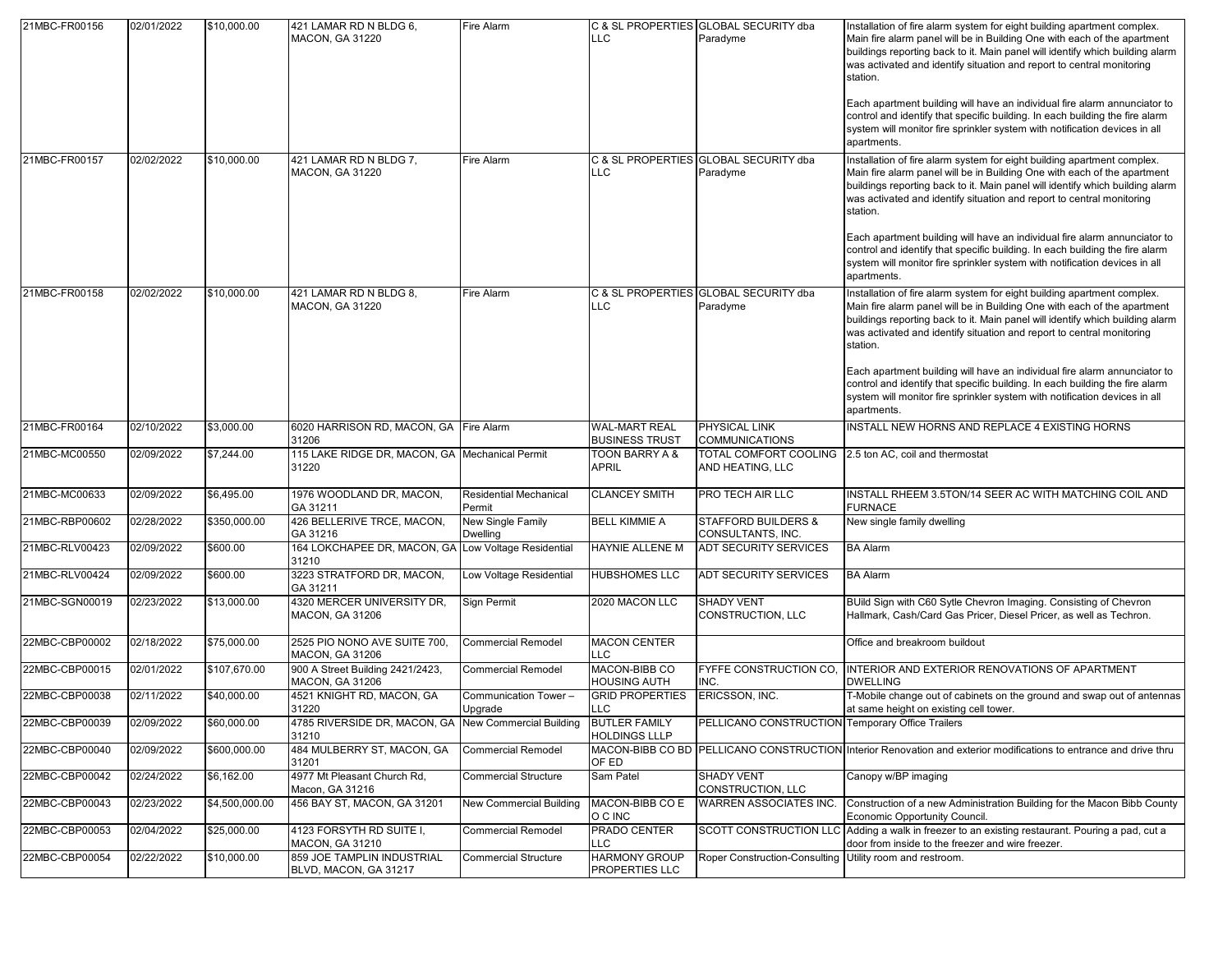| 22MBC-CBP00057 | 02/23/2022 | \$130,000.00 | 5146 Mercer University Drive,<br>Macon, GA 31210    | <b>Commercial Remodel</b>               | Waffle House, Inc.                                      | <b>WAFFLE HOUSE INC.</b>                                                | REMOVE LOW COUNTERS AND CASH STAND. REPLACE WITH<br>NEW TO-GO COUNTERS AND NEW CASH STAND. DEMOLITION<br>AND CONSTRUCTION TO REMOVE EXISTING VESTIBULE AND<br>RELOCATE ENTRANCE DOOR. ADD ONE DOUBLE ENTRANCE<br>DOOR AT TO-GO AREA, AND NEW HALF HEIGHT WALL. REMOVE<br>AND REPLACE CORE-DRILLED BOOTHS NEAR OFFICE. REMOVE<br>BOOTHS ALONG STRETCH END. INSTALL NEW BOOTHS ALONG<br>LONG GLASS WALL. NEW SEATING SHALL BE A.D.A. COMPLIANT.<br>INSTALL NEW DISHTABLE, HIGH-COUNTER, AND SEATS.<br>RELOCATE DISH TABLE PLUMBING AND ADD FLOOR DRAIN IN TO<br>GO AREA. REMOVE EXISTING SLAB AS NEEDED FOR PLUMBING<br>AND ELECTRICAL WORK. RELOCATE GLOBE LIGHTS AND 2x4<br>FIXTURES TO NEW LAYOUT. REMOVE EXISTING FLOORING AS<br>REQUIRED TO INSTALL NEW SILIKAL FLOORING IN WORK AREAS.<br>REMOVE AND REPLACE AWNING OVER LONG GLASS. ANY OTHER<br>ADDITIONAL NECESSARY REPAIRS REQUIRED. DISCOVERED OR<br>UNCOVERED DURING SCOPE OF WORK, DEMOLITION AND<br>REPLACEMENT. WITH OWNER AND LOCAL JURISDICTION<br>APPROVAL. |
|----------------|------------|--------------|-----------------------------------------------------|-----------------------------------------|---------------------------------------------------------|-------------------------------------------------------------------------|-----------------------------------------------------------------------------------------------------------------------------------------------------------------------------------------------------------------------------------------------------------------------------------------------------------------------------------------------------------------------------------------------------------------------------------------------------------------------------------------------------------------------------------------------------------------------------------------------------------------------------------------------------------------------------------------------------------------------------------------------------------------------------------------------------------------------------------------------------------------------------------------------------------------------------------------------------------------------------------------------------------------------------|
| 22MBC-DM00014  | 02/09/2022 | \$11,000.00  | 2050 MERIWOOD DR, MACON, GA Demolition<br>31211     |                                         | <b>WALNUT HILLS</b><br><b>APARTMENTS</b>                | <b>BRIDGESTONE HOME</b><br><b>BUILDERS</b>                              | Scope of Work for- total of 4 units demo 2 units out of the 4 down to the<br>slab.<br>Meter pack is on the side that will not be demolished. Breakers are off for<br>the entire building, also the building is currently vacant.                                                                                                                                                                                                                                                                                                                                                                                                                                                                                                                                                                                                                                                                                                                                                                                            |
| 22MBC-DM00015  | 02/11/2022 | \$39,600.00  | 1161 BOULEVARD, MACON, GA<br>31211                  | Demolition                              | ORION REAL<br><b>ESTATE</b><br><b>INVESTMENT</b>        | SOUTHERN EQUIPMENT LLC DEMOLITION                                       |                                                                                                                                                                                                                                                                                                                                                                                                                                                                                                                                                                                                                                                                                                                                                                                                                                                                                                                                                                                                                             |
| 22MBC-DM00017  | 02/15/2022 | \$7,300.00   | 608 VILLA CREST AVE, MACON,<br>GA 31206             | Demolition                              | <b>JERRELL</b><br><b>PROPERTIES</b><br><b>UNLIMITED</b> | <b>BALDWIN BROOKE LLC</b>                                               | <b>DEMOLITION OF ENTIRE RESIDENTIAL STRUCTURE</b>                                                                                                                                                                                                                                                                                                                                                                                                                                                                                                                                                                                                                                                                                                                                                                                                                                                                                                                                                                           |
| 22MBC-DM00018  | 02/15/2022 | \$8,300.00   | 2563 WALLACE DR, MACON, GA<br>31206                 | Demolition                              | MIMS GREGORY &<br><b>IVEY NADINE</b>                    | <b>BALDWIN BROOKE LLC</b>                                               | DEMOLITION OF ENTIRE RESIDENTIAL STRUCTURE                                                                                                                                                                                                                                                                                                                                                                                                                                                                                                                                                                                                                                                                                                                                                                                                                                                                                                                                                                                  |
| 22MBC-DM00019  | 02/15/2022 | \$5,100.00   | 3968 MEADOWBROOK DR.<br><b>MACON, GA 31204</b>      | Demolition                              |                                                         | REYNOLDS J CHRIS BALDWIN BROOKE LLC                                     | DEMOLITION OF ENTIRE RESIDENTIAL STRUCTURE                                                                                                                                                                                                                                                                                                                                                                                                                                                                                                                                                                                                                                                                                                                                                                                                                                                                                                                                                                                  |
| 22MBC-DM00020  | 02/15/2022 | \$6,300.00   | 630 MORELAND AVE, MACON, GA Demolition<br>31206     |                                         |                                                         | PATTERSON KIRK A BALDWIN BROOKE LLC                                     | DEMOLITION OF ENTIRE RESIDENTIAL STRUCTURE                                                                                                                                                                                                                                                                                                                                                                                                                                                                                                                                                                                                                                                                                                                                                                                                                                                                                                                                                                                  |
| 22MBC-DM00021  | 02/15/2022 | \$11,700.00  | 709 ELL ST, MACON, GA 31206                         | Demolition                              | <b>HOGAN DARCIA</b>                                     | <b>BALDWIN BROOKE LLC</b>                                               | DEMOLITION OF ENTIRE RESIDENTIAL STRUCTURE                                                                                                                                                                                                                                                                                                                                                                                                                                                                                                                                                                                                                                                                                                                                                                                                                                                                                                                                                                                  |
| 22MBC-DM00023  | 02/22/2022 | \$25,000.00  | 5551 THOMASTON RD, MACON,<br>GA 31220               | Demolition                              | <b>SHACK WATSON</b><br>LLC.                             | <b>PRO BUILDING SYSTEMS</b><br><b>INC</b>                               | Complete Demolition of two buildings on same site                                                                                                                                                                                                                                                                                                                                                                                                                                                                                                                                                                                                                                                                                                                                                                                                                                                                                                                                                                           |
| 22MBC-DM00024  | 02/23/2022 | \$25,000.00  | 259 CASABLANCA DR, MACON,<br>GA 31217               | Demolition                              | 145 WALTER WAY<br>LLC                                   | <b>INVESTMENT NATIONWIDE</b><br><b>GROUP INC</b>                        | Interior Demolition of existing office and bathroom to be remove for new<br>office and workroom                                                                                                                                                                                                                                                                                                                                                                                                                                                                                                                                                                                                                                                                                                                                                                                                                                                                                                                             |
| 22MBC-EL00021  | 02/02/2022 | \$500.00     | 1272 RAMONA AVE, MACON, GA<br>31217                 | <b>Residential Electrical</b><br>Permit | <b>FORD BERNICE</b>                                     | <b>STARR ELECTRICAL</b><br><b>CONTRACTORS</b>                           | replace panel                                                                                                                                                                                                                                                                                                                                                                                                                                                                                                                                                                                                                                                                                                                                                                                                                                                                                                                                                                                                               |
| 22MBC-EL00037  | 02/11/2022 | \$100.00     | 2050 MERIWOOD DR Apt 209 D,<br>MACON, GA 31211      | <b>Residential Electrical</b><br>Permit | <b>WALNUT HILLS</b><br><b>APARTMENTS</b>                | <b>METRO POWER</b>                                                      | <b>POWER RELEASE</b>                                                                                                                                                                                                                                                                                                                                                                                                                                                                                                                                                                                                                                                                                                                                                                                                                                                                                                                                                                                                        |
| 22MBC-EL00046  | 02/24/2022 | \$48,453.00  | 3398 FLAMINGO DR, MACON, GA<br>31206                | <b>Residential Electrical</b><br>Permit | <b>MORA RODOLFINA</b>                                   | <b>GO SOLAR POWER LLC</b>                                               | Solar PV System roof mount and Interconnection                                                                                                                                                                                                                                                                                                                                                                                                                                                                                                                                                                                                                                                                                                                                                                                                                                                                                                                                                                              |
| 22MBC-EL00081  | 02/18/2022 | \$700,000.00 | 420 Joe Tamplin Industrial Blvd,<br>Macon, GA 31217 | <b>Commercial Electrical</b><br>Permit  | Nick Stein                                              | CAYMAN BUILDERS INC                                                     | 2000KW AC Solar Farm, Ground Mount System                                                                                                                                                                                                                                                                                                                                                                                                                                                                                                                                                                                                                                                                                                                                                                                                                                                                                                                                                                                   |
| 22MBC-EL00082  | 02/04/2022 | \$1,875.00   | 2045 BAYSWATER RD, MACON,<br>GA 31211               | <b>Residential Electrical</b><br>Permit | <b>SUCCESSISFORME</b><br>PROPERTIES LL                  | <b>SERVICE ELECTRIC INC.</b>                                            | Overhead temp pole                                                                                                                                                                                                                                                                                                                                                                                                                                                                                                                                                                                                                                                                                                                                                                                                                                                                                                                                                                                                          |
| 22MBC-EL00083  | 02/03/2022 | \$1,500.00   | 1138 NEWBERG AVE Newton,<br><b>MACON, GA 31206</b>  | <b>Residential Electrical</b><br>Permit | <b>GT RENTALS LLC</b>                                   | MACON CONNECTIONS LLC GA POWER                                          |                                                                                                                                                                                                                                                                                                                                                                                                                                                                                                                                                                                                                                                                                                                                                                                                                                                                                                                                                                                                                             |
| 22MBC-EL00084  | 02/03/2022 | \$2,700.00   | 4159 ROY AVE, MACON, GA<br>31206                    | <b>Residential Electrical</b><br>Permit | <b>LEE LAVONNE</b>                                      | <b>BURT GORDON</b><br><b>CONTRACTING &amp;</b><br><b>ELECTRICAL LLC</b> | Service upgrade                                                                                                                                                                                                                                                                                                                                                                                                                                                                                                                                                                                                                                                                                                                                                                                                                                                                                                                                                                                                             |
| 22MBC-EL00085  | 02/01/2022 | \$1,500.00   | 1061 CYPRESS DR, MACON, GA<br>31204                 | <b>Residential Electrical</b><br>Permit | LAND TR                                                 |                                                                         | CYPRESS HILL 1061 MACON CONNECTIONS LLC SERVICE INTERRUPTED FOR OVER 1 YEAR-GA POWER                                                                                                                                                                                                                                                                                                                                                                                                                                                                                                                                                                                                                                                                                                                                                                                                                                                                                                                                        |
| 22MBC-EL00086  | 02/01/2022 | \$300.00     | 3105 Vineville Avenue, Macon, GA<br>31204           | Commercial Electrical<br>Permit         |                                                         | NORTHSIDE ELECTRIC                                                      | POWER RELEASE                                                                                                                                                                                                                                                                                                                                                                                                                                                                                                                                                                                                                                                                                                                                                                                                                                                                                                                                                                                                               |
| 22MBC-EL00087  | 02/11/2022 | \$1,350.00   | 717 GLEN COVE DR, MACON, GA<br>31210                | <b>Residential Electrical</b><br>Permit | <b>HUSSEY JAMES S</b>                                   | <b>STARR ELECTRICAL</b><br><b>CONTRACTORS</b>                           | replace bent mast                                                                                                                                                                                                                                                                                                                                                                                                                                                                                                                                                                                                                                                                                                                                                                                                                                                                                                                                                                                                           |
| 22MBC-EL00088  | 02/04/2022 | \$600.00     | 3203 BRIDGEWOOD DR, MACON,<br>GA 31216              | <b>Residential Electrical</b><br>Permit | <b>MOFVII PROPERTY</b><br>CO LLC                        | ADT SECURITY SERVICES                                                   | <b>BA Alarm</b>                                                                                                                                                                                                                                                                                                                                                                                                                                                                                                                                                                                                                                                                                                                                                                                                                                                                                                                                                                                                             |
| 22MBC-EL00089  | 02/02/2022 | \$2,400.00   | 848 Pansy Avenue, Macon, GA<br>31204                | <b>Residential Electrical</b><br>Permit |                                                         | <b>GENERAL SCIENTIFIC</b>                                               | <b>RESIDENTIAL REWIRE</b>                                                                                                                                                                                                                                                                                                                                                                                                                                                                                                                                                                                                                                                                                                                                                                                                                                                                                                                                                                                                   |
| 22MBC-EL00090  | 02/02/2022 | \$1,800.00   | 377 HORTMAN AVE, MACON, GA<br>31204                 | <b>Residential Electrical</b><br>Permit | <b>DAVIS MARQUIS L</b>                                  | <b>GENERAL SCIENTIFIC</b>                                               | <b>RESIDENTIAL REWIRE</b>                                                                                                                                                                                                                                                                                                                                                                                                                                                                                                                                                                                                                                                                                                                                                                                                                                                                                                                                                                                                   |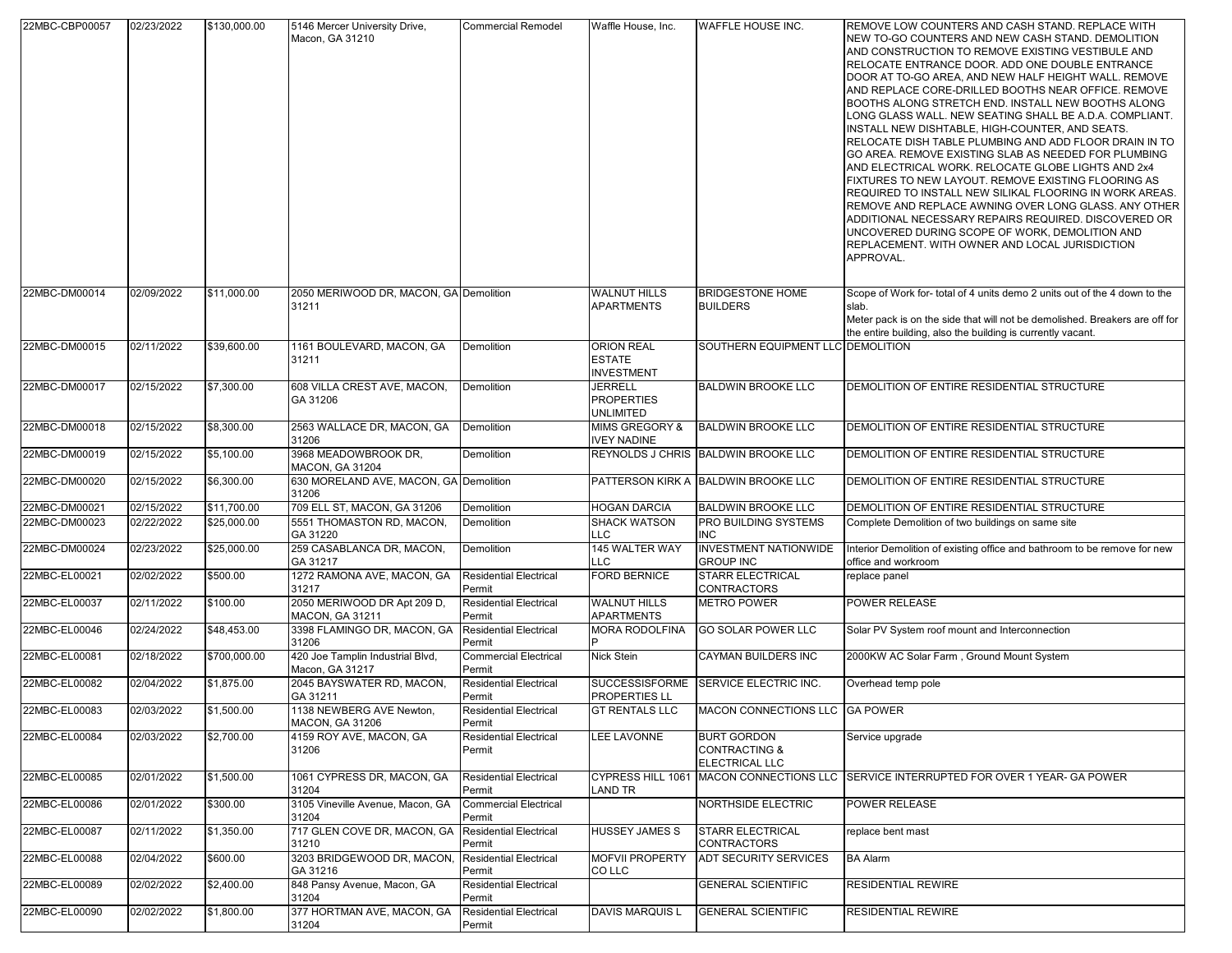| 22MBC-EL00091 | 02/03/2022 | \$1,500.00  | 1915 MALLORY DR, MACON, GA<br>31201                           | <b>Residential Electrical</b><br>Permit | WALKER JAMES D - AMJ ELECTRICAL<br>LINDA                |                                         | PANEL AND SERVICE CHANGE OUR AT EXISTING RESIDENTIAL<br><b>DWELLING</b>                                                |
|---------------|------------|-------------|---------------------------------------------------------------|-----------------------------------------|---------------------------------------------------------|-----------------------------------------|------------------------------------------------------------------------------------------------------------------------|
| 22MBC-EL00092 | 02/03/2022 | \$3,500.00  | 745 WIMBISH RD, MACON, GA<br>31204                            | <b>Residential Electrical</b><br>Permit | PAGE SCOTT M &<br><b>ADRIEN S</b>                       | <b>GENERAL SCIENTIFIC</b>               | <b>RESIDENTIAL REWIRE</b>                                                                                              |
| 22MBC-EL00093 | 02/03/2022 | \$350.00    | 2850 TARVER CT, MACON, GA<br>31217                            | <b>Residential Electrical</b><br>Permit | LOCKETT PHILLIP                                         | <b>AMEN ELECTRIC</b>                    | POWER RELEASE                                                                                                          |
| 22MBC-EL00094 | 02/03/2022 | \$10,698.68 | 1475 BERKNER AVE, MACON, GA<br>31204                          | <b>Residential Electrical</b><br>Permit | CAMPBELL PHYLLIS AMEN ELECTRIC<br>R                     |                                         | COMPLETE REWIRE OF EXISTING RESIDENTIAL DWELLING.                                                                      |
| 22MBC-EL00095 | 02/03/2022 | \$1,500.00  | 5530 HAWKINSVILLE RD LOT 16,<br><b>MACON, GA 31216</b>        | <b>Residential Electrical</b><br>Permit | <b>SMITH KEN &amp;</b><br><b>NEISLER JEFF</b>           | <b>HENRY BUTTS HEATING &amp;</b><br>A/C | NEW POWER POLE AND BUILD 200 AMP SERVICE                                                                               |
| 22MBC-EL00096 | 02/03/2022 | \$1,500.00  | 5530 HAWKINSVILLE RD LOT 18,<br><b>MACON, GA 31216</b>        | <b>Residential Electrical</b><br>Permit | <b>SMITH KEN &amp;</b><br>NEISLER JEFF                  | <b>HENRY BUTTS HEATING &amp;</b><br>A/C | NEW POWER POLE AND BUILD 200 AMP SERVICE                                                                               |
| 22MBC-EL00097 | 02/03/2022 | \$1,500.00  | 5530 HAWKINSVILLE RD LOT 19,<br><b>MACON, GA 31216</b>        | <b>Residential Electrical</b><br>Permit | <b>SMITH KEN &amp;</b><br>NEISLER JEFF                  | <b>HENRY BUTTS HEATING &amp;</b><br>A/C | NEW POWER POLE AND BUILD 200 AMP SERVICE                                                                               |
| 22MBC-EL00098 | 02/04/2022 | \$1,000.00  | 2682 RIVERSIDE DR, MACON, GA<br>31204                         | <b>Commercial Electrical</b><br>Permit  | PATEL KALPESH                                           | MILLAR ELECTRIC INC                     | power off restore                                                                                                      |
| 22MBC-EL00099 | 02/04/2022 | \$115.00    | 201 BASS RD UNIT A, MACON, GA Residential Electrical<br>31210 | Permit                                  | <b>KENT JACQUELINE</b>                                  | TAYLOR ELECTRIC CO. INC.                | <b>POWER RELEASE</b>                                                                                                   |
| 22MBC-EL00100 | 02/04/2022 | \$2,500.00  | 4490 OCMULGEE EAST BLVD,<br><b>MACON, GA 31217</b>            | <b>Commercial Electrical</b><br>Permit  | <b>MIDDLE GA</b><br><b>COMMUNITY FOOD</b><br><b>BNK</b> | ACE ELECTRIC, INC.                      | ELECTRIC SERVICE FOR NEW SIGN AT COMMERCIAL LOCATION                                                                   |
| 22MBC-EL00101 | 02/17/2022 | \$400.00    | 2682 RIVERSIDE DR, MACON, GA<br>31204                         | <b>Commercial Electrical</b><br>Permit  | PATEL KALPESH                                           | <b>ALFREDO DANIEL</b>                   | Georgia Power requested inspection for Power On, hook up                                                               |
| 22MBC-EL00102 | 02/04/2022 | \$7,500.00  | 648 VILLA CREST AVE, MACON,<br>GA 31206                       | <b>Residential Electrical</b><br>Permit | <b>MY ADVENTURES</b><br>LLC.                            | <b>AMEN ELECTRIC</b>                    | COMPLETE REWIRE OF EXISTING RESIDENTIAL DWELLING                                                                       |
| 22MBC-EL00103 | 02/04/2022 | \$400.00    | 738 LIBERTY ST, MACON, GA<br>31201                            | <b>Residential Electrical</b><br>Permit | SOLID EDGE LLC                                          | <b>ALFREDO DANIEL</b>                   | Georgia Power request for Power On, hook up                                                                            |
| 22MBC-EL00104 | 02/24/2022 | \$850.00    | 2140 INGLESIDE AVE Building I -<br>Apt 1, MACON, GA 31204     | <b>Commercial Electrical</b><br>Permit  | <b>CYPRESS RIDGE</b><br>LLC.                            | RAY FENTON INC                          | Power release on Building i                                                                                            |
| 22MBC-EL00105 | 02/07/2022 | \$600.00    | 1276 NOTTINGHAM DR, MACON,<br>GA 31211                        | <b>Residential Electrical</b><br>Permit | <b>DUNN C WARREN &amp;</b><br><b>SUSAN</b>              | DONNELLY'S COMFORT<br><b>SERVICES</b>   | REPLACE DEFECTIVE METER BASE                                                                                           |
| 22MBC-EL00107 | 02/24/2022 | \$850.00    | 2140 INGLESIDE AVE Building i-<br>apt 2, MACON, GA 31204      | <b>Commercial Electrical</b><br>Permit  | <b>CYPRESS RIDGE</b><br>LLC                             | <b>RAY FENTON INC</b>                   | Power release for building i - apt 2                                                                                   |
| 22MBC-EL00108 | 02/11/2022 | \$850.00    | 2140 INGLESIDE AVE Building i -<br>apt 3, MACON, GA 31204     | <b>Commercial Electrical</b><br>Permit  | <b>CYPRESS RIDGE</b><br>LLC                             | RAY FENTON INC                          | Power release for building i - apt 3                                                                                   |
| 22MBC-EL00109 | 02/14/2022 | \$850.00    | 2140 INGLESIDE AVE Building i -<br>apt 4, MACON, GA 31204     | <b>Commercial Electrical</b><br>Permit  | <b>CYPRESS RIDGE</b><br>LLC.                            | <b>RAY FENTON INC</b>                   | Power release for Building i - apt 4                                                                                   |
| 22MBC-EL00110 | 02/14/2022 | \$850.00    | 2140 INGLESIDE AVE Building i -<br>Apt 5, MACON, GA 31204     | <b>Commercial Electrical</b><br>Permit  | <b>CYPRESS RIDGE</b><br>LLC                             | <b>RAY FENTON INC</b>                   | Power release for Building I - Apt 5                                                                                   |
| 22MBC-EL00111 | 02/24/2022 | \$850.00    | 2140 INGLESIDE AVE Building i<br>apt 6, MACON, GA 31204       | <b>Commercial Electrical</b><br>Permit  | <b>CYPRESS RIDGE</b><br>LLC                             | <b>RAY FENTON INC</b>                   | power release for building i - Apt 6                                                                                   |
| 22MBC-EL00112 | 02/11/2022 | \$2,800.00  | 4709 ELKAN AVE, MACON, GA<br>31206                            | <b>Residential Electrical</b><br>Permit | TILLERY VALERIE N                                       | <b>GENERAL SCIENTIFIC</b>               | <b>REWIRE</b>                                                                                                          |
| 22MBC-EL00113 | 02/11/2022 | \$400.00    | 872 CHARLOTTE ST, MACON, GA<br>31206                          | <b>Residential Electrical</b><br>Permit | <b>RUTHERFORD</b><br><b>DEVON &amp; MARY</b>            | <b>GENERAL SCIENTIFIC</b>               | METERBASE REPLACE                                                                                                      |
| 22MBC-EL00114 | 02/11/2022 | \$5,800.00  | 1548 BERKNER AVE, MACON, GA<br>31204                          | <b>Residential Electrical</b><br>Permit | <b>CORNELIUS</b><br>THELMA H                            | <b>HOGAN'S ELECTRIC</b>                 | REWIRE RESIDENTIAL DWELLING AND INCLUDE SMOKE<br>DETECTOR, ARC FAULT BREAKER, SURGE PROTECTOR AND<br><b>TEMP POLE.</b> |
| 22MBC-EL00115 | 02/11/2022 | \$5,800.00  | 759 WOODARD AVE, MACON, GA<br>31204                           | <b>Residential Electrical</b><br>Permit | <b>BUTTS KELVIN</b>                                     | <b>HOGAN'S ELECTRIC</b>                 | REWIRE RESIDENTIAL DWELLING AND INCLUDE SMOKE<br>DETECTOR, ARC FAULT BREAKER, SURGE PROTECTOR.                         |
| 22MBC-EL00116 | 02/11/2022 | \$5,800.00  | 761 Woodard Avenue, Macon, GA<br>31204                        | <b>Residential Electrical</b><br>Permit |                                                         | <b>HOGAN'S ELECTRIC</b>                 | REWIRE RESIDENTIAL DWELLING AND INCLUDE SMOKE<br>DETECTOR, ARC FAULT BREAKER, SURGE PROTECTOR.                         |
| 22MBC-EL00117 | 02/11/2022 | \$4,500.00  | 4170 CARLO AVE, MACON, GA<br>31204                            | <b>Residential Electrical</b><br>Permit | DREAM TEAM<br>PROPERTIES LLC                            | RESOLVE ELECTRIC                        | 30 outlets ,14 switches, 16 lights, 4 smokes 200 amp panel                                                             |
| 22MBC-EL00118 | 02/14/2022 | \$1,000.00  | 1090 NORTH PLANTATION PKWY<br><b>MACON, GA 31220</b>          | <b>Residential Electrical</b><br>Permit | <b>M&amp;M LYDER</b><br>PROPERTIES LLC                  | M.A.B. ELECTRICAL<br><b>SERVICE</b>     | REPAIR TO SERVICE                                                                                                      |
| 22MBC-EL00119 | 02/14/2022 | \$2,800.00  | 3771 Mercer University Drive,<br>Macon, GA 31204              | <b>Commercial Electrical</b><br>Permit  | Van Dempsey                                             | PROVOLT ELECTRICAL<br><b>SERVICES</b>   | New Service Meter and subpanel installed on sign for signage power by<br>road.                                         |
| 22MBC-EL00120 | 02/14/2022 | \$300.00    | 2794 NAPIER AVE UNIT 2,<br><b>MACON, GA 31204</b>             | <b>Residential Electrical</b><br>Permit | ROBINSON RONNIE<br>& DONNA                              | M.A.B. ELECTRICAL<br><b>SERVICE</b>     | POWER RELEASE                                                                                                          |
| 22MBC-EL00121 | 02/14/2022 | \$58,768.00 | 124 TYLER CT, MACON, GA 31216 Residential Electrical          | Permit                                  | <b>PARKER KAYE</b><br>MARTIN                            | PALMETTO SOLAR LLC                      | 34 Residential Rooftop Solar Panels                                                                                    |
| 22MBC-EL00122 | 02/14/2022 | \$25,488.00 | 111 RALEIGH DR, MACON, GA<br>31210                            | <b>Residential Electrical</b><br>Permit | MITCHELL HILARY J                                       | PALMETTO SOLAR LLC                      | 15 Residential Rooftop Solar Panels 200 amps                                                                           |
| 22MBC-EL00123 | 02/14/2022 | \$1,500.00  | 2050 MERIWOOD DR UNIT 208 C,<br><b>MACON, GA 31211</b>        | <b>Residential Electrical</b><br>Permit | <b>WALNUT HILLS</b><br><b>APARTMENTS</b>                | <b>METRO POWER</b>                      | Apt. 208C, Panel Replacement                                                                                           |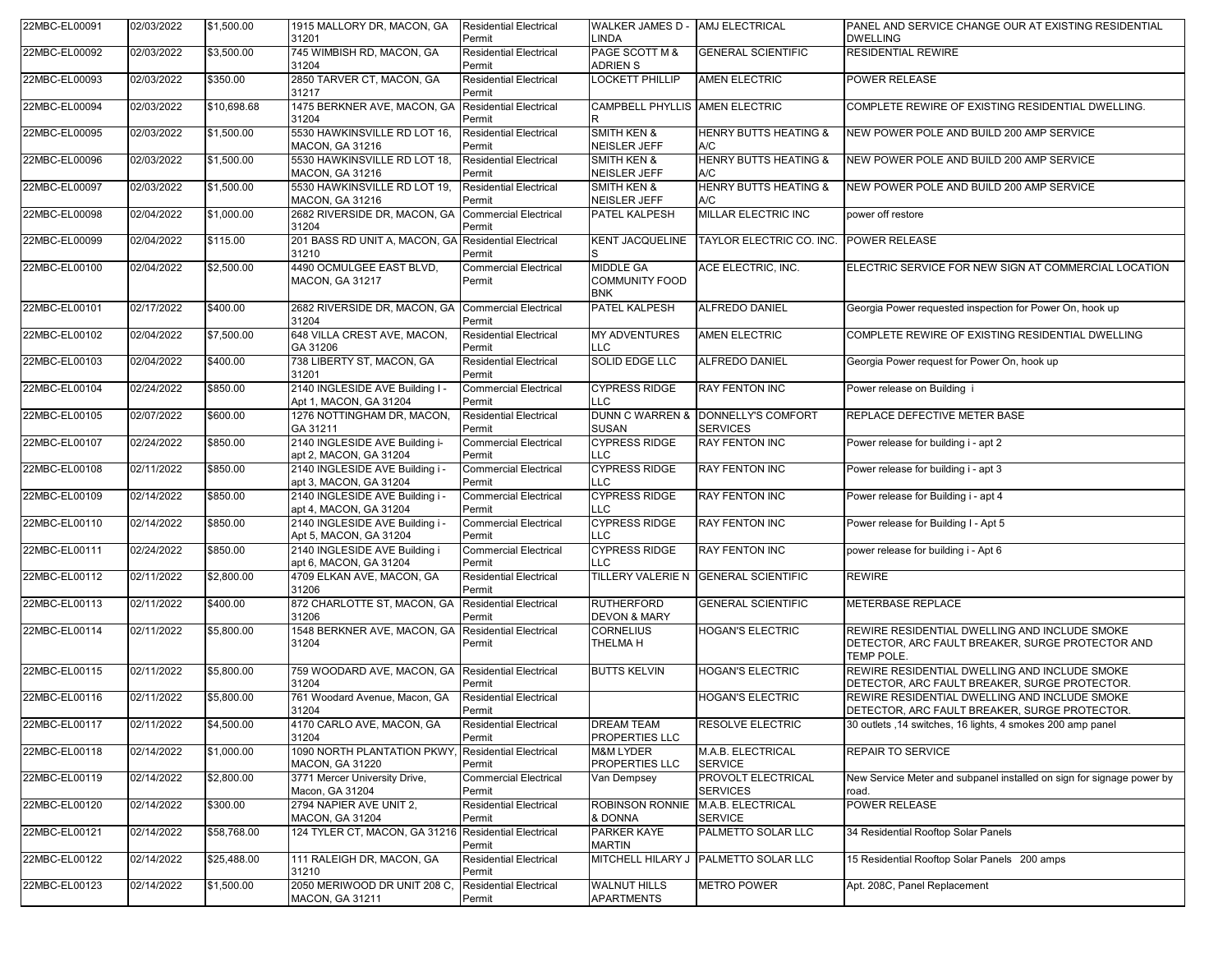| 22MBC-EL00124 | 02/14/2022 | \$3,000.00 | 1124 SUNNYDALE DR, MACON,<br>GA 31217                            | <b>Residential Electrical</b><br>Permit | & THOMAS                                     | PELLEGRINO JENNY C & L MAINTENANCE INC.                                 | <b>REWIRE</b>                                                                                                            |
|---------------|------------|------------|------------------------------------------------------------------|-----------------------------------------|----------------------------------------------|-------------------------------------------------------------------------|--------------------------------------------------------------------------------------------------------------------------|
| 22MBC-EL00125 | 02/14/2022 | \$500.00   | 2207 ASHLEY ST, MACON, GA<br>31206                               | <b>Residential Electrical</b><br>Permit | 2245 ASHLEY<br><b>STREET TRUST</b>           | <b>GENERAL SCIENTIFIC</b>                                               | REPLACE METER BASE ON EXISTING RESIDENTIAL DWELLING                                                                      |
| 22MBC-EL00126 | 02/14/2022 | \$2,500.00 | 3831 MELROSE ST, MACON, GA<br>31204                              | <b>Residential Electrical</b><br>Permit | <b>MELROSE STREET</b><br>PROP INC            | <b>GENERAL SCIENTIFIC</b>                                               | COMPLETE REWIRE OF EXISTING RESIDENTIAL DWELLING                                                                         |
| 22MBC-EL00127 | 02/14/2022 | \$300.00   | 2511 MONTPELIER AVE, MACON,<br>GA 31204                          | <b>Residential Electrical</b><br>Permit | <b>NIXON LEOLA</b>                           | JE POWER CO                                                             | REQUEST FOR PERMANENT POWER AND PLACING COVERS ON<br>ALL DEVICES                                                         |
| 22MBC-EL00128 | 02/15/2022 | \$450.00   | 3535 WILLIAMSON RD UNIT 235,<br>MACON, GA 31206                  | <b>Residential Electrical</b><br>Permit | CP APARTMENTS 19 SHINE'S MR. FIX IT<br>LLC.  |                                                                         | CHANGE OF MAIN DISCONNECT                                                                                                |
| 22MBC-EL00129 | 02/16/2022 | \$750.00   | 2834 RIVERSIDE DR, MACON, GA<br>31204                            | <b>Commercial Electrical</b><br>Permit  | <b>GOTTWALS</b><br><b>PROPERTIES LLC</b>     | <b>SCHAFFER ELECTRIC</b><br><b>SERVICE</b>                              | Change out existing electrical panel due to having burned busses                                                         |
| 22MBC-EL00130 | 02/22/2022 | \$250.00   | 975 MAPLE ST, MACON, GA 31201 Residential Electrical             | Permit                                  | <b>LANDSAFE HOME</b><br><b>BUILDERS LLC</b>  | <b>SCHAFFER ELECTRIC</b><br><b>SERVICE</b>                              | Inspection due to no power for more than 1 year                                                                          |
| 22MBC-EL00131 | 02/15/2022 | \$500.00   | 3285 HOUSTON AVE, MACON, GA<br>31206                             | <b>Commercial Electrical</b><br>Permit  | WILLIAMS ANDRE O MIDDLE GEORGIA              | ELECTRIC, INC                                                           | service release for 2 service points - We are grounding service points and<br>installing a 1 1p breaker blank.           |
| 22MBC-EL00132 | 02/16/2022 | \$2,000.00 | 596 CHERRY ST, MACON, GA<br>31201                                | <b>Commercial Electrical</b><br>Permit  | 596 CHERRY LLC                               | TAYLOR ELECTRIC CO. INC.                                                | <b>NEW SERVICE FOR ATM</b>                                                                                               |
| 22MBC-EL00133 | 02/16/2022 | \$1,500.00 | 4090 MARSE ALLEN RD, MACON,<br>GA 31206                          | <b>Residential Electrical</b><br>Permit | <b>SMITH DOLLIE</b>                          | <b>METRO POWER</b>                                                      | Install new meter and panel.                                                                                             |
| 22MBC-EL00134 | 02/16/2022 | \$500.00   | 2050 MERIWOOD DR 110 D,<br>MACON, GA 31211                       | <b>Commercial Electrical</b><br>Permit  | <b>WALNUT HILLS</b><br><b>APARTMENTS</b>     | <b>BUFORD ELECTRIC LLC</b>                                              | <b>Restore Power</b>                                                                                                     |
| 22MBC-EL00135 | 02/16/2022 | \$500.00   | 2050 MERIWOOD DR 110c,<br><b>MACON, GA 31211</b>                 | <b>Commercial Electrical</b><br>Permit  | <b>WALNUT HILLS</b><br><b>APARTMENTS</b>     | <b>BUFORD ELECTRIC LLC</b>                                              | <b>Restore Power</b>                                                                                                     |
| 22MBC-EL00136 | 02/16/2022 | \$500.00   | 2050 MERIWOOD DR 110a,<br>MACON, GA 31211                        | <b>Commercial Electrical</b><br>Permit  | <b>WALNUT HILLS</b><br><b>APARTMENTS</b>     | <b>BUFORD ELECTRIC LLC</b>                                              | <b>Restore Power</b>                                                                                                     |
| 22MBC-EL00137 | 02/16/2022 | \$500.00   | 2050 MERIWOOD DR unit 109a,<br><b>MACON, GA 31211</b>            | <b>Commercial Electrical</b><br>Permit  | <b>WALNUT HILLS</b><br><b>APARTMENTS</b>     | <b>BUFORD ELECTRIC LLC</b>                                              | Power Restore                                                                                                            |
| 22MBC-EL00138 | 02/16/2022 | \$500.00   | 2050 MERIWOOD DR UNIT109d.<br>MACON, GA 31211                    | <b>Commercial Electrical</b><br>Permit  | <b>WALNUT HILLS</b><br><b>APARTMENTS</b>     | <b>BUFORD ELECTRIC LLC</b>                                              | <b>Restore Power</b>                                                                                                     |
| 22MBC-EL00139 | 02/16/2022 | \$500.00   | 2050 MERIWOOD DR 109c,<br><b>MACON, GA 31211</b>                 | <b>Commercial Electrical</b><br>Permit  | <b>WALNUT HILLS</b><br><b>APARTMENTS</b>     | <b>BUFORD ELECTRIC LLC</b>                                              | Power Restore                                                                                                            |
| 22MBC-EL00140 | 02/21/2022 | \$800.00   | 446 THIRD ST, MACON, GA 31201                                    | <b>Commercial Electrical</b><br>Permit  | <b>COTTON BESS</b><br><b>BAYME ET AL</b>     | SERVICE ELECTRIC INC.                                                   | Communications conduit and receptacle                                                                                    |
| 22MBC-EL00141 | 02/17/2022 | \$350.00   | 2067 MERIWOOD DR UNIT B,<br><b>MACON, GA 31211</b>               | <b>Residential Electrical</b><br>Permit | <b>CREEKSIDE AT</b><br><b>MACON LLC</b>      | SHINE'S MR. FIX IT                                                      | CHANGE OUT RECEPTION WIRE, RECONNECT POWER                                                                               |
| 22MBC-EL00142 | 02/18/2022 | \$500.00   | 2050 MERIWOOD DR Suite110 B,<br>MACON, GA 31211                  | <b>Commercial Electrical</b><br>Permit  | <b>WALNUT HILLS</b><br><b>APARTMENTS</b>     | <b>BUFORD ELECTRIC LLC</b>                                              | Power restore                                                                                                            |
| 22MBC-EL00143 | 02/18/2022 | \$3,500.00 | 1168 SCHLEY ST, MACON, GA<br>31206                               | <b>Residential Electrical</b><br>Permit | <b>QUINNTERRIUS</b><br><b>WOODS</b>          |                                                                         | HOMEOWNER CHANGING ELECTRICAL BOXES, PANEL, AND<br>WIRES IN EXISTING RESIDENTIAL DWELLING.                               |
| 22MBC-EL00144 | 02/22/2022 | \$500.00   | 7279 Hawkinsville Rd, Macon, GA<br>31216                         | <b>Commercial Electrical</b><br>Permit  | Roderick Lutz                                | <b>STELLAR ELECTRIC LLC</b>                                             | Inspecting existing electrical service to make sure it is code compliant and<br>requesting utility power to be restored. |
| 22MBC-EL00145 | 02/22/2022 | \$500.00   | 7275 Hawkinsville Road, Macon, GA Commercial Electrical<br>31216 | Permit                                  | Macon job                                    | STELLAR ELECTRIC LLC                                                    | Inspecting the service and making sure everything is code compliant in<br>order to restore utility power.                |
| 22MBC-EL00146 | 02/21/2022 | \$1,600.00 | 2470 ALANDALE DR, MACON, GA<br>31211                             | <b>Residential Electrical</b><br>Permit | <b>NESBITT RONA N</b>                        | <b>BRAZIL ELECTRIC DBA</b><br><b>MISTER SPARKY</b>                      | Meterbase Change                                                                                                         |
| 22MBC-EL00147 | 02/21/2022 | \$350.00   | 1147 EDNA PL RD. MACON. GA<br>31204                              | <b>Residential Electrical</b><br>Permit | <b>PATTERSON</b><br><b>CYNTHIAD</b>          | <b>GENERAL SCIENTIFIC</b>                                               | <b>POWER RELEASE</b>                                                                                                     |
| 22MBC-EL00148 | 02/21/2022 | \$300.00   | 132 SUMMERFIELD DR, MACON,<br>GA 31210                           | <b>Residential Electrical</b><br>Permit | <b>IVEY DAVID L &amp;</b><br><b>CHARLA G</b> | <b>IVEY LEAGUE POOLS</b>                                                | Installing feed-through disconnect panel at my personal home.                                                            |
| 22MBC-EL00149 | 02/22/2022 | \$5,000.00 | 154 BROADWAY, MACON, GA<br>31201                                 | <b>Commercial Electrical</b><br>Permit  | <b>TIDWELL J</b><br><b>COLEMAN</b>           | <b>SPEIR &amp; ASSOCIATES</b><br><b>ELECTRICAL</b><br>CONTRACTORS, INC. | Repair electrical service                                                                                                |
| 22MBC-EL00150 | 02/22/2022 | \$9,000.00 | 1619 BONNER GILBERT RD,<br>MACON, GA 31052                       | <b>Residential Electrical</b><br>Permit | & RONDA C                                    | STAHLMAN LARAY A ANDERSON POWER                                         | INSTALLATION OF STAND BY GENERATOR WITH AUTOMATIC<br>TRANSFER SWITCH AT EXISTING RESIDENTIAL DWELLING                    |
| 22MBC-EL00151 | 02/22/2022 | \$400.00   | 2771 LIBERTY CHURCH RD,<br>MACON, GA 31216                       | <b>Residential Electrical</b><br>Permit |                                              |                                                                         | METER BASE & POWER BOX                                                                                                   |
| 22MBC-EL00152 | 02/22/2022 | \$5,000.00 | 894 COLLEGE ST, MACON, GA<br>31201                               | <b>Commercial Electrical</b><br>Permit  | <b>OLD POST REAL</b><br><b>ESTATE LLC</b>    | TAYLOR ELECTRIC CO. INC.                                                | NEW 200 AMP SERVICE                                                                                                      |
| 22MBC-EL00153 | 02/24/2022 | \$200.00   | 3147 WEDGEWOOD DR, MACON,<br>GA 31211                            | Residential Electrical<br>Permit        | JASPER ALBERT L                              | <b>METRO POWER</b>                                                      | Inspection due to location having no power for over a month.                                                             |
| 22MBC-EL00154 | 02/22/2022 | \$2,100.00 | 2828 SHAMROCK LN, MACON, GA Residential Electrical<br>31206      | Permit                                  | <b>ENNIS MARK C</b>                          |                                                                         | <b>REWIRE</b>                                                                                                            |
| 22MBC-EL00161 | 02/23/2022 | \$1,500.00 | 6451 ZEBULON RD Suite B,<br><b>MACON, GA 31220</b>               | <b>Commercial Electrical</b><br>Permit  | <b>GDP PROPERTIES</b><br><b>LLC</b>          | <b>MIDDLE GEORGIA</b><br>ELECTRIC, INC                                  | Installing a 200 amp service                                                                                             |
| 22MBC-EL00165 | 02/28/2022 | \$3,000.00 | 5039 IDLEWOOD DR, MACON, GA<br>31210                             | <b>Commercial Electrical</b><br>Permit  | <b>TIMLEY TERRY -</b><br><b>GWENDOLYN R</b>  | <b>SCHAFFER ELECTRIC</b><br><b>SERVICE</b>                              | Relocate electrical service and wire garage                                                                              |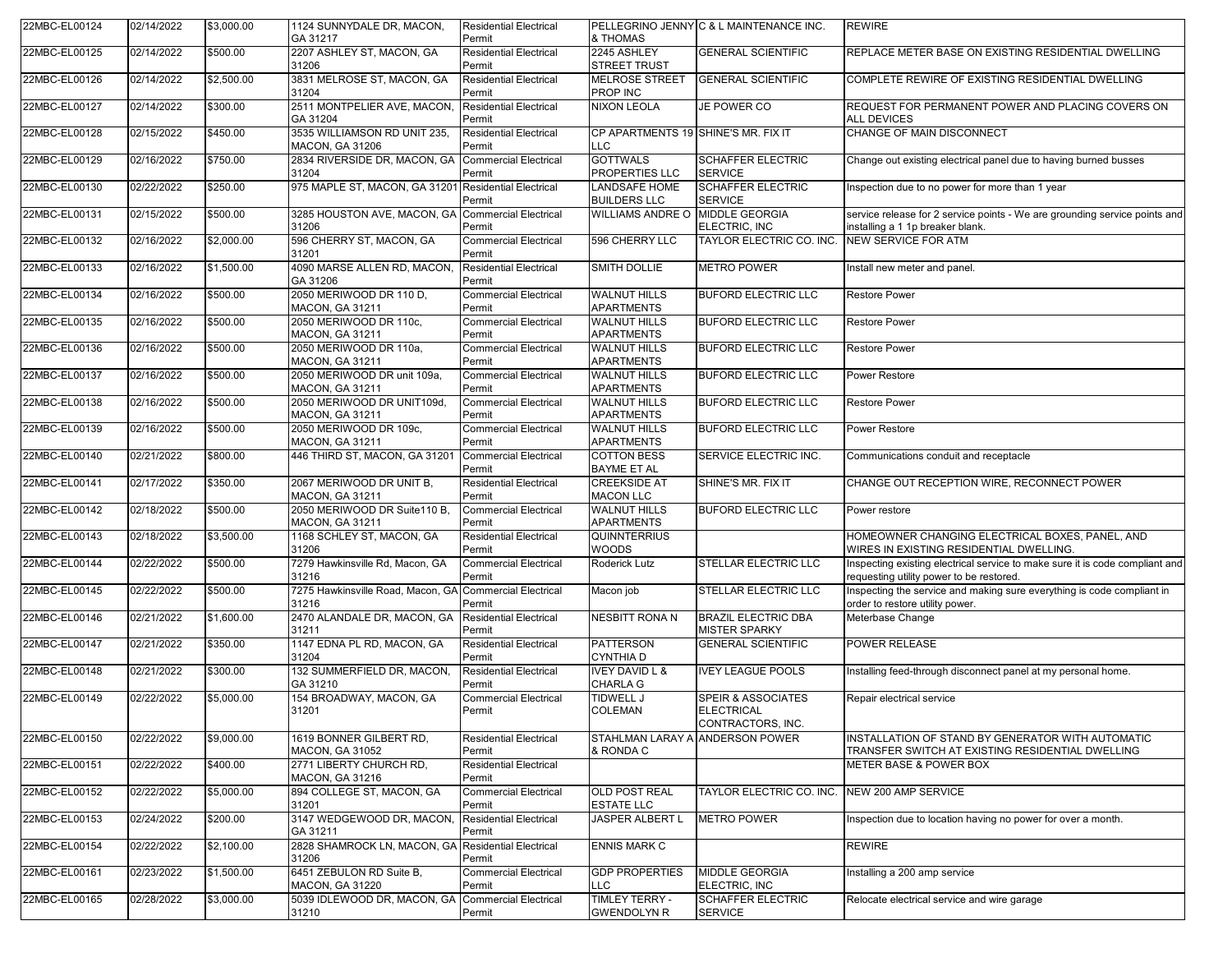| 22MBC-EL00168 | 02/25/2022 | \$36,000.00 | 408 HARDWICK DR, MACON, GA<br>31216                    | <b>Residential Electrical</b><br>Permit | SHIPP MARY<br><b>FRANCIS ETAL</b>                                  | PALMETTO SOLAR LLC                                    | Rooftop Solar PV Installation                                                                                                      |
|---------------|------------|-------------|--------------------------------------------------------|-----------------------------------------|--------------------------------------------------------------------|-------------------------------------------------------|------------------------------------------------------------------------------------------------------------------------------------|
| 22MBC-EL00169 | 02/24/2022 | \$500.00    | 430 RAINES AVE, MACON, GA<br>31206                     | <b>Commercial Electrical</b><br>Permit  | UNIQUE FREEDOM<br><b>GROUP INC</b>                                 | SERVICE ELECTRIC INC.                                 | Communications conduit                                                                                                             |
| 22MBC-EL00173 | 02/28/2022 | \$2,000.00  | 195 Tom Hill Sr Blvd Suite 159,<br>Macon, GA 31210     | <b>Commercial Electrical</b><br>Permit  | <b>WHLR Rivergate LLC</b><br>c/o Wheeler Reat<br>Estate            | <b>RIVERSIDE ELECTRIC</b><br>SOUTH                    | Restore power to a vacant suite # 159.                                                                                             |
| 22MBC-EL00175 | 02/24/2022 | \$25.00     | 2922 HOLLY BLUFF RD, MACON,<br>GA 31217                | <b>Residential Electrical</b><br>Permit | <b>ANTHONY WEBB &amp;</b><br><b>ELFREDA GENTLES</b><br>(HOMEOWNER) |                                                       | ATTACHED WIRE TO EXISTING RESIDENTIAL DWELLING<br><b>POWER RELEASE</b>                                                             |
| 22MBC-EL00176 | 02/24/2022 | \$250.00    | 1964 MANSON RD, MACON, GA<br>31217                     | <b>Residential Electrical</b><br>Permit | ANTHONY JOHN                                                       | JOE DIXON ELECTRICAL<br>CONTRACTORS                   | <b>POWER RELEASE</b>                                                                                                               |
| 22MBC-EL00178 | 02/25/2022 | \$4,469.00  | 1157 ROCKY CREEK RD, MACON,<br>GA 31206                | Residential Electrical<br>Permit        | <b>GA REALTY</b><br>SOLUTIONS LLC                                  | SERVICE ELECTRIC INC.                                 | Panel and Service Upgrade                                                                                                          |
| 22MBC-EL00179 | 02/24/2022 | \$200.00    | 241 RILEY AVE STORE ROOM,<br>MACON, GA 31204           | <b>Commercial Electrical</b><br>Permit  | <b>TIZONA HOLDINGS</b><br>LLC                                      | <b>ML DAVIDSON ELECTRIC</b>                           | <b>POWER RELEASE</b>                                                                                                               |
| 22MBC-EL00180 | 02/24/2022 | \$500.00    | 737 EDWARDS AVE, MACON, GA<br>31204                    | <b>Residential Electrical</b><br>Permit | ROUSE WYBER JR                                                     | <b>GENERAL SCIENTIFIC</b>                             | REWIRING BEDROOM IN EXISTING RESIDENTIAL DWELLING<br>DAMAGED BY FIRE                                                               |
| 22MBC-EL00182 | 02/25/2022 | \$600.00    | 372 EDWARDS AVE, MACON, GA<br>31204                    | <b>Residential Electrical</b><br>Permit | <b>LITTLE MARVIN</b>                                               | <b>GENERAL SCIENTIFIC</b>                             | <b>REPLACE METERBASE</b>                                                                                                           |
| 22MBC-EL00185 | 02/25/2022 | \$325.00    | 4052 LINDSEY DR, MACON, GA<br>31206                    | <b>Residential Electrical</b><br>Permit | <b>OUR CHILDRENS</b><br><b>FUTURE LLC</b>                          | PESCO-PITTS ELECTRICAL<br>SERVICE CO.                 | <b>POWER RELEASE</b>                                                                                                               |
| 22MBC-EL00186 | 02/25/2022 | \$400.00    | 1385 FORSYTH ST, MACON, GA<br>31201                    | <b>Residential Electrical</b><br>Permit | <b>GAIN GROUND LLC</b>                                             | PESCO-PITTS ELECTRICAL<br>SERVICE CO.                 | METER BASE CHANGE ON AN EXISTING RESIDENTIAL DWELLING                                                                              |
| 22MBC-EL00187 | 02/25/2022 | \$150.00    | 4255 VINSON AVE, MACON, GA<br>31206                    | <b>Residential Electrical</b><br>Permit | <b>CLARK ANTHONIA</b>                                              | FOCUS ELECTRIC CO.                                    | <b>POWER RELEASE</b>                                                                                                               |
| 22MBC-EL00188 | 02/28/2022 | \$1,200.00  | 1263 BIRCH ST, MACON, GA<br>31204                      | <b>Residential Electrical</b><br>Permit | <b>GREEN EARL</b>                                                  |                                                       | METER BASE, REPLACE & POWER RELEASE                                                                                                |
| 22MBC-EL00189 | 02/28/2022 | \$100.00    | 1479 BAILEY AVE, MACON, GA<br>31204                    | <b>Residential Electrical</b><br>Permit | <b>THOMAS ARTHUR</b>                                               | OJ'S ELECTRIC SERVICES                                | CHANGE OF METER BASE                                                                                                               |
| 22MBC-FR00001 | 02/09/2022 | \$20,000.00 | 421 LAMAR RD BLDG 8, MACON,<br>GA 31220                | Fire Main                               | C & SL PROPERTIES MCNAIR X INC<br>LLC                              |                                                       | Fire main Bldg 8                                                                                                                   |
| 22MBC-FR00002 | 02/18/2022 | \$20,000.00 | 421 LAMAR RD, MACON, GA<br>31220                       | Fire Main                               | C & SL PROPERTIES MCNAIR X INC<br>LLC                              |                                                       | Fire main Bldg 7                                                                                                                   |
| 22MBC-FR00003 | 02/09/2022 | \$20,000.00 | 421 LAMAR RD, MACON, GA<br>31220                       | Fire Main                               | Westfield Landing, LP MCNAIR X INC                                 |                                                       | Fire main Bldg 6                                                                                                                   |
| 22MBC-FR00004 | 02/09/2022 | \$20,000.00 | 421 LAMAR RD, MACON, GA<br>31220                       | Fire Main                               | Westfield Landing, LP   MCNAIR X INC                               |                                                       | Fire main Bldg 5                                                                                                                   |
| 22MBC-FR00005 | 02/18/2022 | \$20,000.00 | 421 LAMAR RD, MACON, GA<br>31220                       | Fire Main                               | Westfield Landing, LP MCNAIR X INC                                 |                                                       | Fire main Bldg 4                                                                                                                   |
| 22MBC-FR00006 | 02/18/2022 | \$20,000.00 | 421 LAMAR RD, MACON, GA<br>31220                       | Fire Main                               | Westfield Landing, LP MCNAIR X INC                                 |                                                       | Fire Main Bldg 3                                                                                                                   |
| 22MBC-FR00007 | 02/18/2022 | \$30,000.00 | 421 LAMAR RD, MACON, GA<br>31220                       | Fire Main                               | C & SL PROPERTIES MCNAIR X INC<br>LLC.                             |                                                       | <b>Building 1</b><br>Installation of Fire Main Lines per Building                                                                  |
| 22MBC-FR00009 | 02/18/2022 | \$20,000.00 | 421 LAMAR RD, MACON, GA<br>31220                       | Fire Main                               | Westfield Landing, LP MCNAIR X INC                                 |                                                       | Fire main for Building 2                                                                                                           |
| 22MBC-FR00014 | 02/24/2022 | \$7,000.00  | 484 MULBERRY ST, MACON, GA<br>31201                    | Fire Alarm                              | OF ED                                                              | MACON-BIBB CO BD AUDIO ENGINEERING                    | PROVIDE DEVICES AND EQUIPMENT TO TIE INTO EXISTING<br>OPERABLE FIRE ALARM SYSTEM FOR NEW BUILD OUT FOR<br><b>BUSINESS OFFICES.</b> |
| 22MBC-FR00019 | 02/24/2022 | \$1,200.00  | 4611 Ivey Dr. Bldg. 7, Macon, GA<br>31206              | Fire Alarm                              | Renfroe Construction                                               | <b>BTV SYSTEMS INC</b>                                | Install a Fire Alarm Control Unit to monitor the sprinkler system Only.                                                            |
| 22MBC-MC00007 | 02/03/2022 | \$5,390.00  | 241 CARSONS WALK, MACON,<br>GA 31206                   | <b>Mechanical Permit</b>                | <b>ETAL</b>                                                        | LUCAS J MICHAEL & BUCKY HOLLAND HEATING<br>& AIR INC. | 3 ton gas system                                                                                                                   |
| 22MBC-MC00008 | 02/03/2022 | \$4,000.00  | 103 MERION PARK, MACON, GA<br>31210                    | <b>Mechanical Permit</b>                | <b>SWIFT THOMAS P</b><br>JR & COURTNEY                             | <b>BUCKY HOLLAND HEATING</b><br>& AIR INC.            | 1.5 ton mini slit                                                                                                                  |
| 22MBC-MC00011 | 02/03/2022 | \$3,400.00  | 116 ST MARTINIQUE PL, MACON,<br>GA 31210               | <b>Mechanical Permit</b>                | <b>ADAMS WILLIAM G</b>                                             | <b>BUCKY HOLLAND HEATING</b><br>& AIR INC.            | 3 ton AC and Coil                                                                                                                  |
| 22MBC-MC00013 | 02/03/2022 | \$5,390.00  | 1011 NORTH PIERCE AVE,<br>MACON, GA 31204              | <b>Mechanical Permit</b>                | HARDY ROSS C &<br>ROBERT E                                         | <b>BUCKY HOLLAND HEATING</b><br>& AIR INC.            | 2.5 ton heat pump system                                                                                                           |
| 22MBC-MC00014 | 02/03/2022 | \$5,100.00  | 474 SIMSBURY RDG, MACON, GA Mechanical Permit<br>31220 |                                         | <b>CROSBY ORSTEAN</b>                                              | <b>BUCKY HOLLAND HEATING</b><br>& AIR INC.            | 2.5 ton heat pump system                                                                                                           |
| 22MBC-MC00015 | 02/03/2022 | \$7,930.00  | 2130 WALDEN RD, MACON, GA<br>31216                     | <b>Mechanical Permit</b>                | W                                                                  | CALDWELL SAMUEL BUCKY HOLLAND HEATING<br>& AIR INC.   | 3 ton gas system                                                                                                                   |
| 22MBC-MC00017 | 02/03/2022 | \$6,250.00  | 102 TREYBURNE WAY, MACON,<br>GA 31210                  | <b>Mechanical Permit</b>                | & MARCUS SH                                                        | HARRISON KELLY D BUCKY HOLLAND HEATING<br>& AIR INC.  | 2.5 ton gas system                                                                                                                 |
| 22MBC-MC00023 | 02/03/2022 | \$2,900.00  | 145 ASHFORD PARK, MACON, GA Mechanical Permit<br>31210 |                                         | PHILLIPS STEVEN P<br>& DIANE E                                     | <b>BUCKY HOLLAND HEATING</b><br>& AIR INC.            | 2 ton drive gas furnace                                                                                                            |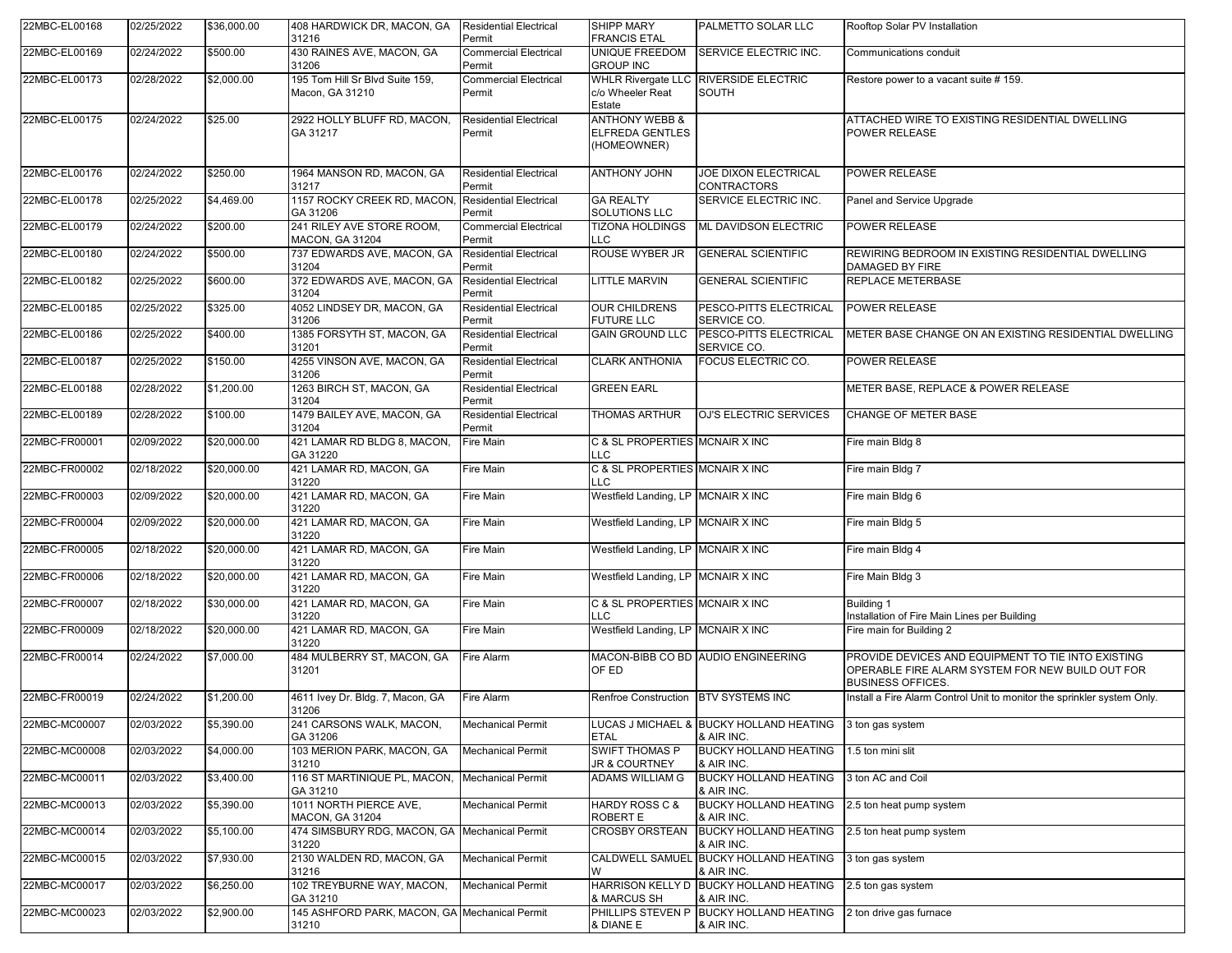| 22MBC-MC00024  | 02/03/2022 | \$6,290.00  | 5056 WELLINGTON DR, MACON,<br>GA 31210                      | <b>Mechanical Permit</b>                | & MARY REID                               | CARTER ROBERT G BUCKY HOLLAND HEATING<br>& AIR INC.    | 3 ton gas system                                                                               |
|----------------|------------|-------------|-------------------------------------------------------------|-----------------------------------------|-------------------------------------------|--------------------------------------------------------|------------------------------------------------------------------------------------------------|
| 22MBC-MC00028  | 02/04/2022 | \$7,927.00  | 3355 HARTLEY BRIDGE RD,<br>MACON, GA 31216                  | <b>Mechanical Permit</b>                | <b>IRBY JEFFREY H</b>                     | <b>HOKES HEATING &amp; AIR</b>                         | Installing gas package unit                                                                    |
| 22MBC-MC00029  | 02/03/2022 | \$5,742.00  | 2297 KINGSLEY DR, MACON, GA<br>31204                        | <b>Mechanical Permit</b>                | JR                                        | CHRISTMAS MARK K BUCKY HOLLAND HEATING<br>& AIR INC.   | 3 ton heat pump system                                                                         |
| 22MBC-MC00030  | 02/04/2022 | \$6,782.00  | 3485 OHARA DR N, MACON, GA<br>31206                         | <b>Mechanical Permit</b>                | <b>ASHLEY SANDRA</b>                      | TOTAL COMFORT COOLING<br>AND HEATING, LLC              | Remove old equipment and install 2.5 ton AC and gas furnace                                    |
| 22MBC-MC00032  | 02/04/2022 | \$7,251.00  | 977 MORNINGSIDE DR, MACON,<br>GA 31217                      | <b>Mechanical Permit</b>                | PIERRE MARIE T &                          | PRO TECH AIR LLC                                       | INSTALL LENNOX 2TON/14SEER HEAT PUMP SYSTEM.                                                   |
| 22MBC-MC00033  | 02/04/2022 | \$5,341.00  | 100 CLARENDON CT, MACON, GA Mechanical Permit<br>31210      |                                         | <b>GORDY JOHN E &amp;</b><br>JULIANA      | PRO TECH AIR LLC                                       | INSTALL RHEEM 2TON/15SEER AIR CONDITIONER WITH MATCHING<br>COIL AND 80% GAS FURNACE.           |
| 22MBC-MC00034  | 02/02/2022 | \$6,250.00  | 720 EDWARDS AVE, MACON, GA Mechanical Permit<br>31204       |                                         | DAVIS VIVIAN G &<br><b>ELIJAH</b>         | PRO TECH AIR LLC                                       | INSTALL 3TON/14 SEER GAS PACKAGE UNIT                                                          |
| 22MBC-MC00036  | 02/02/2022 | \$14,502.00 | 2662 FRINGE CIR, MACON, GA<br>31052                         | <b>Mechanical Permit</b>                | <b>RITA GREAUX</b>                        | PRO TECH AIR LLC                                       | INSTALL 3.5 TON 16 SEER HEAT PUMP SYSTEM AND A 12,000<br>BTWU DUCTLESS HEAT PUMP SYSTEM        |
| 22MBC-MC00037  | 02/04/2022 | \$8,000.00  | 3063 MALVERN HILL DR, MACON, Mechanical Permit<br>GA 31204  |                                         | PERRIN TANNER &<br><b>HEATHER</b>         | <b>HEAD HEATING &amp; AIR</b>                          | Replace 2 each heat/air systems.                                                               |
| 22MBC-MC00039  | 02/04/2022 | \$4,000.00  | 2050 MERIWOOD DR 209-B,<br><b>MACON, GA 31211</b>           | <b>Commercial Mechanical</b><br>Permit  | <b>WALNUT HILLS</b><br><b>APARTMENTS</b>  | AIR CONTROL INC                                        | Change out existing equipment                                                                  |
| 22MBC-MC00040  | 02/03/2022 | \$12,390.00 | 4433 ROUNDFIELD RD, MACON,<br>GA 31204                      | <b>Mechanical Permit</b>                | CHURCH OF M                               | NEW HOPE BAPTIST BUCKY HOLLAND HEATING<br>& AIR INC.   | 7.5 ton gas system                                                                             |
| 22MBC-MC00041  | 02/04/2022 | \$5,000.00  | 2050 MERIWOOD DR 209-A,<br>MACON, GA 31211                  | <b>Commercial Mechanical</b><br>Permit  | <b>WALNUT HILLS</b><br><b>APARTMENTS</b>  | AIR CONTROL INC                                        | Install equipment and ductwork                                                                 |
| 22MBC-MC00042  | 02/03/2022 | \$8,290.00  | 1178 RUBEN DR, MACON, GA<br>31206                           | <b>Mechanical Permit</b>                | <b>DAVIDSON DAVID</b><br><b>RANDALL -</b> | <b>BUCKY HOLLAND HEATING</b><br>& AIR INC.             | 3 ton duel fuel system                                                                         |
| 22MBC-MC00045  | 02/02/2022 | \$15,305.00 | 846 PARKVIEW CT, MACON, GA<br>31211                         | <b>Mechanical Permit</b>                | <b>CHAD ANDERSON</b>                      | PRO TECH AIR LLC                                       | INSTALL (2) LENNOX 1.5 TON 16 SEER HEAT PUMP SYSTEMS                                           |
| 22MBC-MC00046  | 02/03/2022 | \$9,652.00  | 476 WEST BUFORD RD, MACON,<br>GA 31204                      | Residential Mechanical<br>Permit        | <b>CANNON CYNTHIA</b>                     | TOTAL COMFORT COOLING<br>AND HEATING, LLC              | INSTALL NEW 4 TON 14 SEER HEAT PUMP SYSTEM                                                     |
| 22MBC-MC00047  | 02/03/2022 | \$6,350.00  | 247 MCMANUS RD, MACON, GA<br>31210                          | <b>Mechanical Permit</b>                |                                           | HARRIS WILLIE C JR BUCKY HOLLAND HEATING<br>& AIR INC. | 2.5 gas system                                                                                 |
| 22MBC-MC00048  | 02/04/2022 | \$5,000.00  | 2050 MERIWOOD DR Apt. 201-A,<br>MACON, GA 31211             | <b>Commercial Mechanical</b><br>Permit  | <b>WALNUT HILLS</b><br><b>APARTMENTS</b>  | AIR CONTROL INC                                        | Replacing equipment and adding duct work - Apt. 201-A                                          |
| 22MBC-MC00049  | 02/04/2022 | \$5,000.00  | 2050 MERIWOOD DR Apt. 208-A,<br><b>MACON, GA 31211</b>      | <b>Commercial Mechanical</b><br>Permit  | <b>WALNUT HILLS</b><br><b>APARTMENTS</b>  | AIR CONTROL INC                                        | Replaced equipment and install duct work                                                       |
| 22MBC-MC00050  | 02/04/2022 | \$4,000.00  | 2050 MERIWOOD DR Apt 208-C,<br><b>MACON, GA 31211</b>       | <b>Commercial Mechanical</b><br>Permit  | <b>WALNUT HILLS</b><br><b>APARTMENTS</b>  | AIR CONTROL INC                                        | Replace equipment                                                                              |
| 22MBC-MC00051  | 02/04/2022 | \$5,000.00  | 2050 MERIWOOD DR Apt 208-D,<br><b>MACON, GA 31211</b>       | <b>Commercial Mechanical</b><br>Permit  | <b>WALNUT HILLS</b><br><b>APARTMENTS</b>  | AIR CONTROL INC                                        | Replace equipment and install duct work                                                        |
| 22MBC-MC00053  | 02/07/2022 | \$600.00    | 1482 BERKNER AVE, MACON, GA<br>31204                        | <b>Residential Mechanical</b><br>Permit | HINTZ ZACKARY A                           | DONNELLY'S COMFORT<br><b>SERVICES</b>                  | <b>DUCT OPENING</b>                                                                            |
| 22MBC-MC00054  | 02/11/2022 | \$10,000.00 | 180 MARTIN LUTHER KING JR<br>BLVD, MACON, GA 31201          | <b>Commercial Mechanical</b><br>Permit  | <b>OSAN PETROLEUM</b><br>CO INC           | YANCEY HEATING & AIR,<br>TC.                           | Hood installation                                                                              |
| 22MBC-MC00058  | 02/15/2022 | \$10,000.00 | 4760 LOG CABIN DR, MACON, GA<br>31206                       | <b>Commercial Mechanical</b><br>Permit  | <b>FITZGIBBONS TODD</b><br>D &            | <b>TOTAL SERVICE COMPANY</b>                           | REPLACE 7.5 TO PACKAGE UNIT AC/HEAT                                                            |
| 22MBC-MC00059  | 02/16/2022 | \$7,300.00  | 4964 KATHRYN DR, MACON, GA<br>31210                         | <b>Residential Mechanical</b><br>Permit | <b>TANNER RAYMOND</b>                     | <b>AIRWORKS HEATING &amp;</b><br><b>COOLING</b>        | Installation of gas/ electric split system                                                     |
| 22MBC-MC00065  | 02/23/2022 | \$2,000.00  | 213 RUTLEDGE WAY, MACON, GA Residential Mechanical<br>31210 | Permit                                  | E JR &                                    |                                                        | HOFSTADTER CARL PREMIER POOLS AND SPAS Pool heater (pool is 760sqft total spa is 49sqft alone) |
| 22MBC-MC00066  | 02/22/2022 | \$5,605.00  | 755 HALL ST, MACON, GA 31217                                | <b>Mechanical Permit</b>                | <b>CARTER GLORIA A</b>                    | PRO TECH AIR LLC                                       | INSTALL RHEEM 2TON/14SEER GAS PACKAGE UNIT                                                     |
| 22MBC-MC00070  | 02/22/2022 | \$5,766.50  | 1489 WESTMINISTER DR.<br><b>MACON, GA 31204</b>             | <b>Mechanical Permit</b>                | <b>ANNETTE DIXSON</b>                     | PRO TECH AIR LLC                                       | INSTALL RHEEM 3TON/14 SEER AC WITH MATCHING COIL AND<br><b>FURNACE</b>                         |
| 22MBC-MC00074  | 02/22/2022 | \$5,951.00  | 157 BRAXTON DR, MACON, GA<br>31210                          | <b>Mechanical Permit</b>                | <b>BALDWIN</b><br>SHERELLE M              | PRO TECH AIR LLC                                       | INSTALL RHEEM 2TON/14SEER HEAT PUMP SYSTEM                                                     |
| 22MBC-MC00083  | 02/28/2022 | \$5,000.00  | 310 WOOLFOLK ST. MACON, GA<br>31217                         | <b>Residential Mechanical</b><br>Permit | <b>RUSSELL GUSSIE</b><br><b>LEE</b>       |                                                        | WE CARE HEATING AND AIR   taking out old equipment and installing 15000 btu mini split         |
| 22MBC-OCC00001 | 02/25/2022 | \$100.00    | 3555 MERCER UNIVERSITY DR<br>STE 103-1, MACON, GA 31204     | Occupancy                               | <b>MERCER CROSSING</b><br>SHOPPING CEN    |                                                        | CHANGE OF USE FOR EXISTING COMMERCIAL LOCATION<br>CHANGING FROM MERCANTILE TO BUSINESS         |
| 22MBC-PL00007  | 02/02/2022 | \$1,625.10  | 581 INGLEWOOD PL. MACON, GA Plumbing Permit<br>31204        |                                         |                                           | MELTON LA SHOINE PRO TECH PLUMBING                     | REPLACE NATURAL GAS WATER HEATER                                                               |
| 22MBC-PL00009  | 02/03/2022 | \$2,500.00  | 3443 CHARLESTON CIR, MACON, Plumbing Permit<br>GA 31204     |                                         | <b>BLN PROPERTIES</b><br><b>LLC</b>       | <b>WADE BAGGARLEY</b><br><b>PLUMBING</b>               | Replace plumbing                                                                               |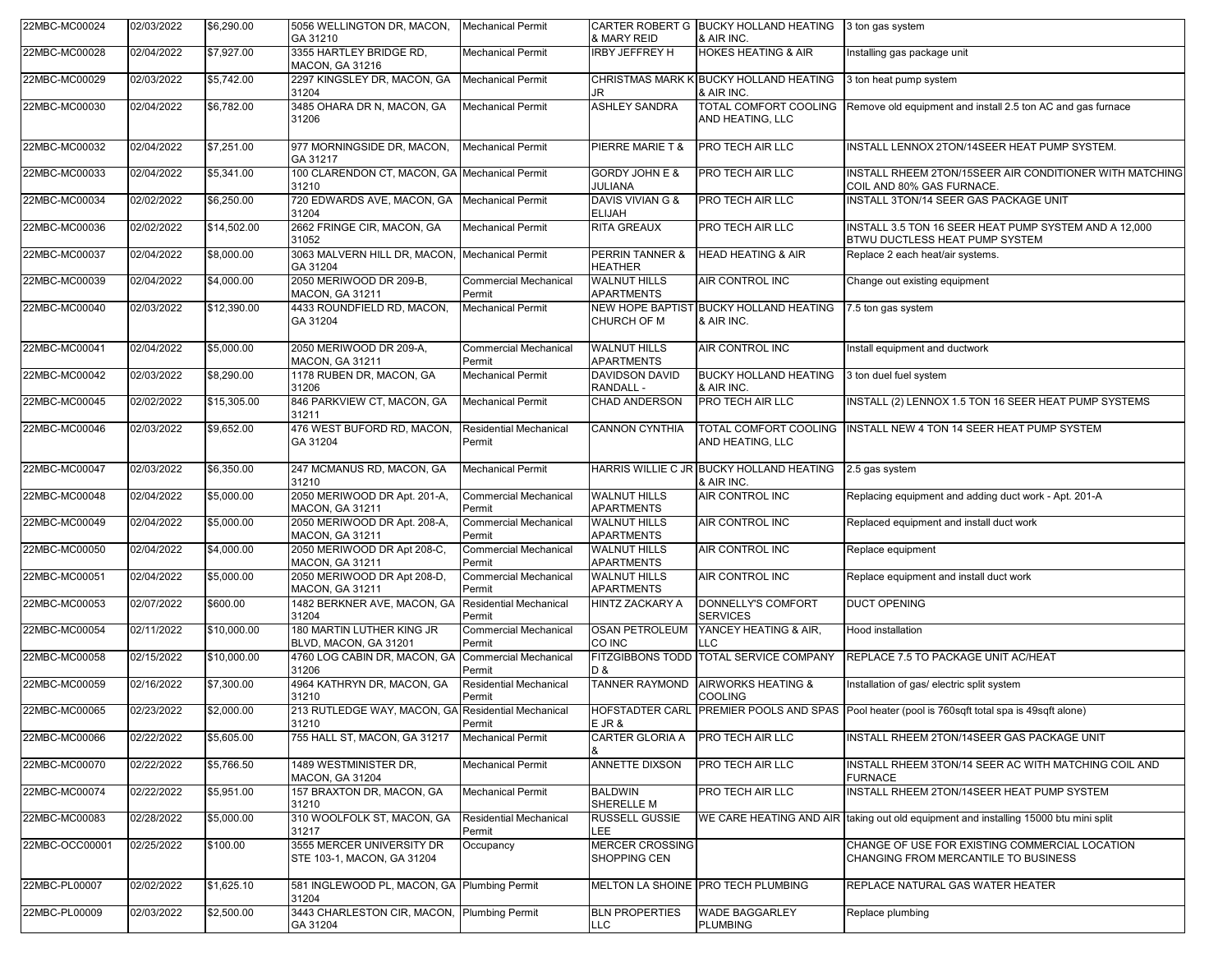| 22MBC-PL00011  | 02/01/2022 | \$10,490.00  | 6515 YELLOWSTONE WAY,<br>MACON, GA 31052                  | <b>Residential Plumbing</b><br>Permit | O                                                   | THURMAN WILBERT BUZZELL PLUMBING<br><b>HEATING &amp; AIR INC</b> | <b>INSTALLING PLUMBING IN 2.5 BATH HOME</b>                                                                                                        |
|----------------|------------|--------------|-----------------------------------------------------------|---------------------------------------|-----------------------------------------------------|------------------------------------------------------------------|----------------------------------------------------------------------------------------------------------------------------------------------------|
| 22MBC-PL00017  | 02/02/2022 | \$2,274.70   | 1522 SHERRILL DR, MACON, GA<br>31206                      | <b>Plumbing Permit</b>                | <b>HOLT BARBARA &amp;</b><br>FRED                   | PRO TECH PLUMBING                                                | REPALCE NATURAL GAS WATER HEATER                                                                                                                   |
| 22MBC-PL00018  | 02/01/2022 | \$2,900.00   | 4150 LIONS PL, MACON, GA<br>31206                         | <b>Commercial Plumbing</b><br>Permit  | <b>CHAMBERS</b><br><b>APARTMENTS LTD</b>            | WEST PLUMBING INC.                                               | replacing gas water heater in an apartment                                                                                                         |
| 22MBC-PL00019  | 02/02/2022 | \$500.00     | 231 MOUGHON ST, MACON, GA<br>31201                        | <b>Residential Plumbing</b><br>Permit | PLEASANT HILL<br><b>HOUSING LLC</b>                 | 822 PLUMBING LLC                                                 | INSTALL GAS LINE FOR STOVE AND FURNACE<br>PRESSURE TESTED                                                                                          |
| 22MBC-PL00020  | 02/02/2022 | \$500.00     | 233 Moughon Street, Macon, GA<br>31201                    | <b>Residential Plumbing</b><br>Permit |                                                     | 822 PLUMBING LLC                                                 | INSTALL GAS LINE FOR STOVE AND FURNACE<br>PRESSURE TESTED                                                                                          |
| 22MBC-PL00021  | 02/02/2022 | \$500.00     | 237 MOUGHON ST, MACON, GA<br>31201                        | <b>Residential Plumbing</b><br>Permit | <b>PLEASANT HILL</b><br><b>HOUSING LLC</b>          | 822 PLUMBING LLC                                                 | INSTALL GAS LINE FOR STOVE AND FURNACE<br>PRESSURE TESTED                                                                                          |
| 22MBC-PL00022  | 02/02/2022 | \$500.00     | 239 Moughon Street, Macon, GA<br>31201                    | <b>Residential Plumbing</b><br>Permit |                                                     | 822 PLUMBING LLC                                                 | INSTALL GAS LINE FOR STOVE AND FURNACE<br>PRESSURE TESTED                                                                                          |
| 22MBC-PL00023  | 02/07/2022 | \$600.00     | 1482 BERKNER AVE, MACON, GA<br>31204                      | <b>Residential Plumbing</b><br>Permit | <b>HINTZ ZACKARY A</b>                              | DONNELLY'S COMFORT<br><b>SERVICES</b>                            | <b>DRAINS &amp; SUPPLIES</b>                                                                                                                       |
| 22MBC-PL00024  | 02/10/2022 | \$6,000.00   | 758 WINDSOR RD, MACON, GA<br>31204                        | <b>Residential Plumbing</b><br>Permit | DAVIS JOSEPH A                                      | SUBER & LYLE INC d.b.a.<br>ALLIANCE PLUMBING                     | Replace sewer line.                                                                                                                                |
| 22MBC-PL00025  | 02/10/2022 | \$3,900.00   | 245 Tom Hill Sr Boulevard, Macon,<br>GA 31210             | <b>Commercial Plumbing</b><br>Permit  | Maintenx                                            | WEST PLUMBING INC.                                               | replacing damaged above ground Reduced Pressure Zone Backflow<br>Preventer                                                                         |
| 22MBC-PL00026  | 02/11/2022 | \$2,200.00   | 5041 HARMON DR, MACON, GA<br>31052                        | <b>Residential Plumbing</b><br>Permit | HARDEN LATONYA                                      | <b>EMERY &amp; SON PLUMBING</b>                                  | REPLACE FIXTURES IN 2 BATHROOMS, REPLACE FIXURES IN<br>KITCHEN, REPLACE FIXTURES IN WASH ROOM & HOT WATER<br>HEATER.                               |
| 22MBC-PL00027  | 02/11/2022 | \$2,500.00   | 118 RAVENEL CT, MACON, GA<br>31210                        | <b>Residential Plumbing</b><br>Permit | <b>SMITH LATOYA &amp;</b><br><b>LEWIS L</b>         | <b>EMERY &amp; SON PLUMBING</b>                                  | INSTALLING 3 PIECE BATHROOM & BAR SINK                                                                                                             |
| 22MBC-PL00029  | 02/22/2022 | \$4,750.00   | 6601 ZEBULON RD, MACON, GA<br>31220                       | <b>Residential Plumbing</b><br>Permit | <b>RESCUE MISSION</b><br>OF MIDDLE GA               | <b>BUZZELL PLUMBING</b><br><b>HEATING &amp; AIR INC</b>          | INSTALL NEW SEWERLINE/WATERLINE @ HOUSE                                                                                                            |
| 22MBC-PL00032  | 02/22/2022 | \$5,000.00   | 510 WOODARD AVE Apartment 13<br>A, MACON, GA 31204        | <b>Residential Plumbing</b><br>Permit | RANWYLD LLC                                         | <b>ADVANCED PLUMBING CO</b>                                      | Change fixtures in bathroom & kitchen                                                                                                              |
| 22MBC-PL00033  | 02/22/2022 | \$5,000.00   | 510 WOODARD AVE Apt 13 B,<br>MACON, GA 31204              | <b>Residential Plumbing</b><br>Permit | RANWYLD LLC                                         | ADVANCED PLUMBING CO                                             | Change fixtures in bathroom & kitchen                                                                                                              |
| 22MBC-PL00036  | 02/25/2022 | \$4,500.00   | 536 MORELAND AVE, MACON, GA Residential Plumbing<br>31206 | Permit                                | LYNN                                                | THOMAS KIMBERLY ROY WILLET PLUMBING                              | REPLACE KITCHEN SINK, HOOK UP WASHER, NEW HOT WATER,<br>NEW WATER LINE FROM METER TO HOME.                                                         |
| 22MBC-PO00002  | 02/01/2022 | \$68,570.00  | 463 SUGARLOAF DR, MACON, GA Pool - Residential<br>31204   |                                       |                                                     |                                                                  | JONES MICHELLE A PREMIER POOLS AND SPAS 12 x 26 Fiberglass inground pool with 467sqft of decking around pool.                                      |
| 22MBC-PO00003  | 02/10/2022 | \$50,000.00  | 6450 LANFORD DR, MACON, GA<br>31216                       | Pool - Residential                    | HOOPER WILLIAM IV MID-STATE POOLS<br>& ANNA C       |                                                                  | 20x40 swimming pool                                                                                                                                |
| 22MBC-PO00004  | 02/11/2022 | \$75,000.00  | 6620 COLAPARCHEE RD,<br>MACON, GA 31210                   | Pool - Residential                    | CHAPMAN JASON R MID-STATE POOLS<br>& ALLISON        |                                                                  | 20x40 pool                                                                                                                                         |
| 22MBC-PO00005  | 02/18/2022 | \$60,000.00  | 2396 CANWOOD PL, MACON, GA Pool - Residential<br>31220    |                                       | FRANK JR                                            | BENNETT LEIGH U & PAMLICO POOL COMPANY<br>INC.                   | INSTALLATION OF 18' X 42' RECTANGLE GUNITE SWIMMING POOL<br>WITH INTERIOR SPA PACKAGE                                                              |
| 22MBC-RBP00043 | 02/01/2022 | \$100,000.00 | 9292 MCARRELL DR, MACON, GA Residential Remodel<br>31216  |                                       | <b>SAMANTHA</b><br><b>HUTCHINSON</b><br>(HOMEOWNER) |                                                                  | HOMEOWNER HAS RELOCATED NEW SINGLE FAMILY DWELLING<br>TO PARCEL AND CONNECTED TO SERVICES<br>PERMIT INCLUDED 3 TRADES                              |
| 22MBC-RBP00044 | 02/03/2022 | \$180,000.00 | 1127 JACKSON ST, MACON, GA<br>31201                       | New Two Family Dwelling               | <b>Historic Macon</b><br>Properties LLC             | <b>HISTORIC MACON REHABS</b><br><b>LLC</b>                       | Historic Macon Foundation plans to construct a 1600 square foot ADA<br>compliant two-family dwelling.                                              |
| 22MBC-RBP00045 | 02/03/2022 | \$65,000.00  | 2662 FRINGE CIR, MACON, GA<br>31052                       | <b>Residential Addition</b>           | PAUL BERRY & RITA<br><b>GREAUX</b>                  |                                                                  | CONSTRUCTION OF AN ADDITION TO AN EXISTING RESIDENTIAL<br><b>DWELLING</b><br>PERMIT INCLUDES 4 TRADES.                                             |
| 22MBC-RBP00046 | 02/08/2022 | \$160,000.00 | 149 COURTNEY LEIGH LN,<br><b>MACON, GA 31210</b>          | New Single Family<br>Dwelling         | MHC of Ga, LLC                                      | MY HOME BUILDERS LLC                                             | <b>Single Family Residential</b>                                                                                                                   |
| 22MBC-RBP00047 | 02/08/2022 | \$160,000.00 | 153 COURTNEY LEIGH LN,<br>MACON, GA 31210                 | New Single Family<br>Dwelling         | MHC of Ga, LLC                                      | MY HOME BUILDERS LLC                                             | Single Family Residential                                                                                                                          |
| 22MBC-RBP00048 | 02/08/2022 | \$160,000.00 | 157 COURTNEY LEIGH LN,<br>MACON, GA 31210                 | New Single Family<br>Dwelling         | MHC of Ga, LLC                                      | MY HOME BUILDERS LLC                                             | <b>Single Family Residential</b>                                                                                                                   |
| 22MBC-RBP00049 | 02/08/2022 | \$160,000.00 | 161 COURTNEY LEIGH LN,<br>MACON, GA 31210                 | New Single Family<br>Dwelling         | MHC of Ga                                           | MY HOME BUILDERS LLC                                             | Single Family Residential                                                                                                                          |
| 22MBC-RBP00050 | 02/04/2022 | \$35,000.00  | 5039 IDLEWOOD DR, MACON, GA Residential Addition<br>31210 |                                       | TIMLEY TERRY -<br><b>GWENDOLYN R</b>                | LOGUE & SON'S<br><b>CONSTRUCTION</b>                             | CONSTRUCTION OF AN ADDITION TO AN EXISTING SINGLE FAMILY<br>DWELLING.                                                                              |
| 22MBC-RBP00051 | 02/04/2022 | \$8,000.00   | 2063 HART SMITH ST UNIT 2065,<br>MACON, GA 31204          | <b>Residential Remodel</b>            | <b>GNC PROPERTIES</b><br>INC.                       | <b>BRIDGESTONE HOME</b><br><b>BUILDERS</b>                       | Leveling The Floor<br>installing new roof shingles<br>small room 5x14 laundry room<br>repair and/or replace exterior soffit and facia<br>new paint |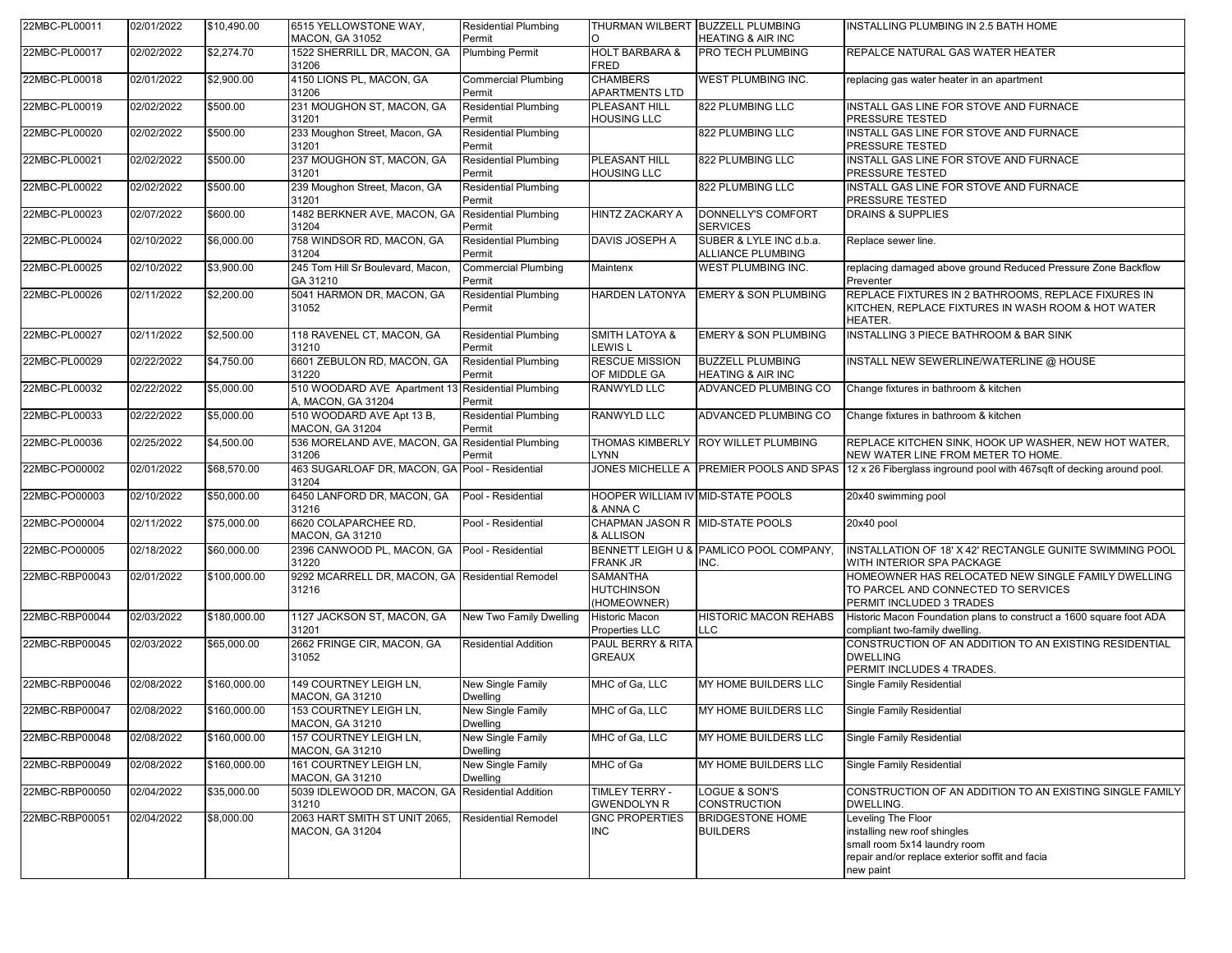| 22MBC-RBP00052 | 02/04/2022 | \$8,000.00   | 2063 HART SMITH ST UNIT 2061,<br><b>MACON, GA 31204</b> | Residential Remodel           | <b>GNC PROPERTIES</b><br><b>INC</b>                | <b>BRIDGESTONE HOME</b><br><b>BUILDERS</b>                     | Leveling The Floor<br>installing new roof shingles<br>small room 5x14 laundry room<br>repair and/or replace exterior soffit and facia<br>new paint                                                                                                                                                                                                                                                                                                                                                                             |
|----------------|------------|--------------|---------------------------------------------------------|-------------------------------|----------------------------------------------------|----------------------------------------------------------------|--------------------------------------------------------------------------------------------------------------------------------------------------------------------------------------------------------------------------------------------------------------------------------------------------------------------------------------------------------------------------------------------------------------------------------------------------------------------------------------------------------------------------------|
| 22MBC-RBP00053 | 02/04/2022 | \$8,000.00   | 2063 HART SMITH ST UNIT 2059,<br><b>MACON, GA 31204</b> | <b>Residential Remodel</b>    | <b>GNC PROPERTIES</b><br><b>INC</b>                | <b>BRIDGESTONE HOME</b><br><b>BUILDERS</b>                     | Leveling The Floor<br>installing new roof shingles<br>small room 5x14 laundry room<br>repair and/or replace exterior soffit and facia<br>new paint                                                                                                                                                                                                                                                                                                                                                                             |
| 22MBC-RBP00054 | 02/11/2022 | \$155,820.00 | 3321 BRIDGEWOOD DR, MACON,<br>GA 31216                  | New Single Family<br>Dwelling | <b>LGI Homes</b>                                   | LGI HOMES                                                      | Building single family dwelling                                                                                                                                                                                                                                                                                                                                                                                                                                                                                                |
| 22MBC-RBP00058 | 02/07/2022 | \$5,000.00   | 1208 HARRIS ST, MACON, GA<br>31206                      | Residential Remodel           | SUBLETT VICKIE                                     |                                                                | REPLACE SIDING AND WINDOWS                                                                                                                                                                                                                                                                                                                                                                                                                                                                                                     |
| 22MBC-RBP00059 | 02/07/2022 | \$535,000.00 | 120 HARBOR DR, MACON, GA<br>31220                       | New Single Family<br>Dwelling | <b>ROBERT C &amp; BECKY</b><br><b>B BARTHELEMY</b> |                                                                | HOMEOWNER IS CONSTRUCTING A NEW SINGLE FAMILY<br>DWELLING.<br>TRADE PERMITS ARE NOT INCLUDED IN THIS PERMIT.<br>BOAT DOCK NOT INCLUDED IN THIS PERMIT.                                                                                                                                                                                                                                                                                                                                                                         |
| 22MBC-RBP00060 | 02/08/2022 | \$150,000.00 | 8745 HOPEWELL RD, MACON, GA New Single Family<br>31052  | Dwelling                      | <b>GIBSON-TURNER</b><br><b>NATALIE</b>             | PINE POINTE INC d.b.a.<br>PRECISION BUILDERS                   | NEW SINGLE FAMILY DWELLING                                                                                                                                                                                                                                                                                                                                                                                                                                                                                                     |
| 22MBC-RBP00061 | 02/08/2022 | \$34,000.00  | 4712 MOOR PARK, MACON, GA<br>31210                      | <b>Residential Addition</b>   |                                                    | <b>VERNON NATALIE H ARCHADECK OF CENTRAL</b><br><b>GEORGIA</b> | ACCESSORY BUILDING TO SINGLE FAMILY DWELLING.                                                                                                                                                                                                                                                                                                                                                                                                                                                                                  |
| 22MBC-RBP00064 | 02/18/2022 | \$8,000.00   | 2063 HART SMITH ST UNIT 2057,<br><b>MACON, GA 31204</b> | <b>Residential Remodel</b>    | <b>GNC PROPERTIES</b><br><b>INC</b>                | <b>BRIDGESTONE HOME</b><br><b>BUILDERS</b>                     | Leveling The Floor<br>installing new roof shingles<br>small room 5x14 laundry room<br>repair and/or replace exterior soffit and facia<br>new paint                                                                                                                                                                                                                                                                                                                                                                             |
| 22MBC-RBP00065 | 02/18/2022 | \$8,000.00   | 2063 HART SMITH ST UNIT 2053,<br><b>MACON, GA 31204</b> | <b>Residential Remodel</b>    | <b>GNC PROPERTIES</b><br><b>INC</b>                | <b>BRIDGESTONE HOME</b><br><b>BUILDERS</b>                     | Leveling The Floor<br>installing new roof shingles<br>small room 5x14 laundry room<br>repair and/or replace exterior soffit and facia<br>new paint                                                                                                                                                                                                                                                                                                                                                                             |
| 22MBC-RBP00066 | 02/18/2022 | \$8,000.00   | 2063 HART SMITH ST UNIT 2055,<br><b>MACON, GA 31204</b> | <b>Residential Remodel</b>    | <b>GNC PROPERTIES</b><br><b>INC</b>                | <b>BRIDGESTONE HOME</b><br><b>BUILDERS</b>                     | Leveling The Floor<br>installing new roof shingles<br>small room 5x14 laundry room<br>repair and/or replace exterior soffit and facia<br>new paint                                                                                                                                                                                                                                                                                                                                                                             |
| 22MBC-RBP00067 | 02/10/2022 | \$100,000.00 | 323 HYDROLIA ST, MACON, GA<br>31217                     | <b>Residential Remodel</b>    | <b>MARINA WRAY</b>                                 | <b>MARINA WRAY</b>                                             | 1) REPAIR OF HISTORIC MASONRY, WOOD, AND ARCHITECTURAL<br><b>METALS</b><br>2) REINFORCE THE FOUNDATION<br>3) RUST REMOVAL, CAULKING, LIMITED PAINT REMOVAL, AND RE-<br>APPLICATION OF PROTECTIVE COATINGS<br>4) ROOF GUTTER SYSTEM AND ALARM SYSTEM INSTALLATION<br>5) REPLACE CORNICE, 2 FRONT PILASTERS, PORCH WOODEN<br>FLOORING, AND INSULATION<br>6) SOLAR P/V PANEL INSTALLATION AND MECHANICAL,<br>ELECTRICAL, PLUMBING WORK<br>7) NEW WINDOWS INSTALLATION WITHOUT IMPAIRING THE<br>INTEGRITY OF THE HISTORIC BUILDING |
| 22MBC-RBP00068 | 02/11/2022 | \$15,000.00  | 6106 TAYLOR DR, MACON, GA<br>31216                      | <b>Residential Remodel</b>    |                                                    |                                                                | ELECTRICAL & MECHANICAL; FLOORING & PAINTING                                                                                                                                                                                                                                                                                                                                                                                                                                                                                   |
| 22MBC-RBP00069 | 02/18/2022 | \$8,000.00   | 2063 HART SMITH ST, MACON,<br>GA 31204                  | <b>Residential Remodel</b>    | <b>GNC PROPERTIES</b><br><b>INC</b>                | <b>BRIDGESTONE HOME</b><br><b>BUILDERS</b>                     | Leveling The Floor<br>installing new roof shingles<br>small room 5x14 laundry room<br>repair and/or replace exterior soffit and facia<br>new paint                                                                                                                                                                                                                                                                                                                                                                             |
| 22MBC-RBP00070 | 02/18/2022 | \$8,000.00   | 2063 HART SMITH ST (2051),<br><b>MACON, GA 31204</b>    | <b>Residential Remodel</b>    | <b>GNC PROPERTIES</b><br><b>INC</b>                | <b>BRIDGESTONE HOME</b><br><b>BUILDERS</b>                     | Leveling The Floor<br>installing new roof shingles<br>small room 5x14 laundry room<br>repair and/or replace exterior soffit and facia<br>new paint                                                                                                                                                                                                                                                                                                                                                                             |
| 22MBC-RBP00071 | 02/15/2022 | \$18,000.00  | 3649 JONES RD, MACON, GA<br>31216                       | Residential Remodel           | <b>INSLEY</b><br><b>INVESTMENTS LLC</b>            |                                                                | RENOVATIONS IN KITCHEN & A WALL                                                                                                                                                                                                                                                                                                                                                                                                                                                                                                |
| 22MBC-RBP00072 | 02/15/2022 | \$26,000.00  | 4385 CAPITOL AVE UNIT A & B.<br><b>MACON, GA 31206</b>  | Residential Remodel           | THE CLASSIC<br><b>INVESTMENT</b><br><b>GROUP</b>   | DIVERSIFIED 2004, LLC                                          | REPLACE DAMAGE FACIAL BORED, WIRING, PLUMBING, SHEET<br>ROCK, FLOORING, CABINET, VANITIES, INSULATE OUTER WALLS<br>AND CEILING, HVAC                                                                                                                                                                                                                                                                                                                                                                                           |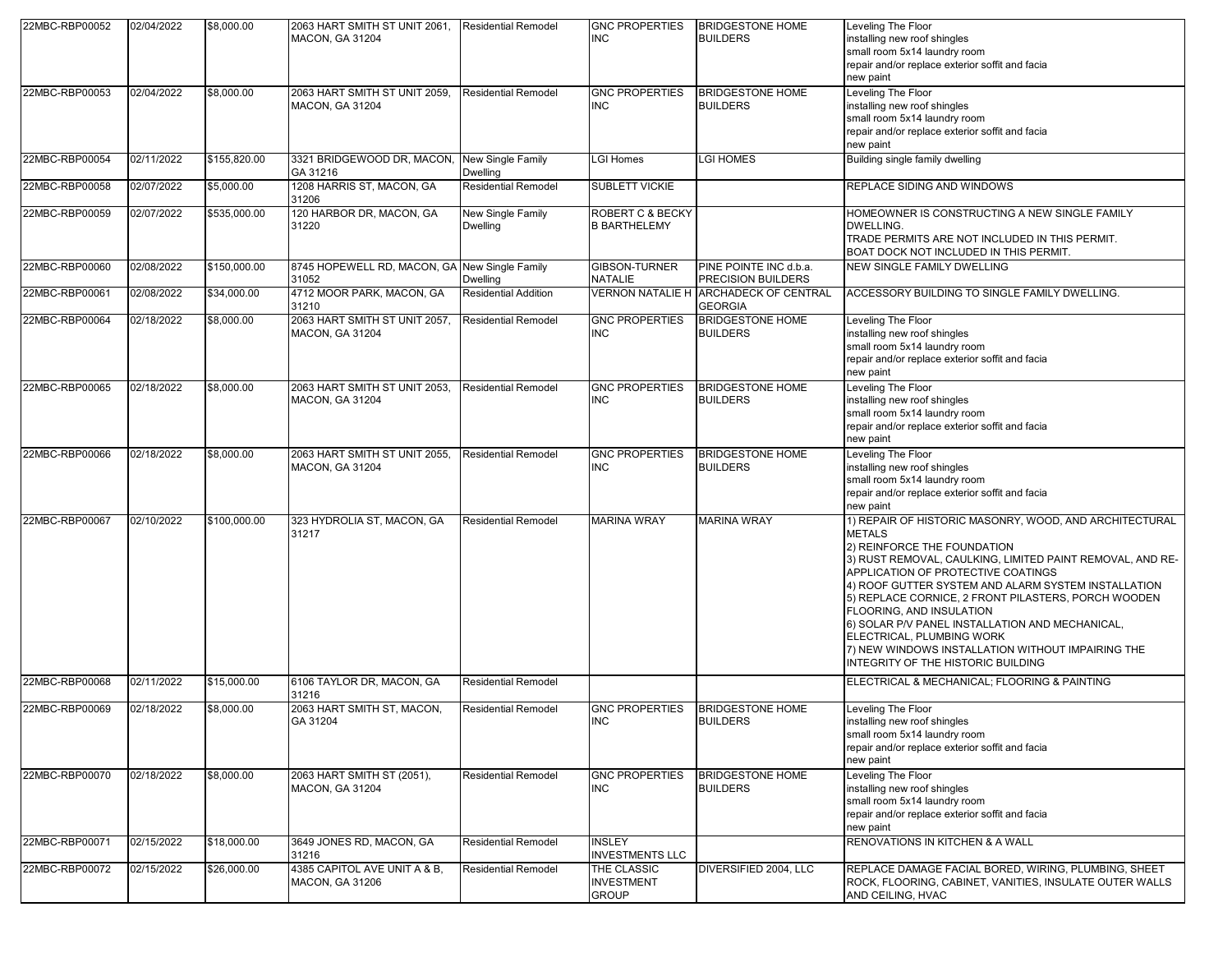| 22MBC-RBP00073 | 02/15/2022 | \$26,000.00  | 4385 CAPITOL AVE UNITS D & C.<br><b>MACON, GA 31206</b>  | <b>Residential Remodel</b>    | THE CLASSIC<br><b>INVESTMENT</b><br><b>GROUP</b> | DIVERSIFIED 2004, LLC                                    | REPLACE DAMAGE FACIAL BORED, WIRING, PLUMBING, SHEET<br>ROCK, FLOORING, CABINET, VANITIES, INSULATE OUTER WALLS<br>AND CEILING, HVAC                            |
|----------------|------------|--------------|----------------------------------------------------------|-------------------------------|--------------------------------------------------|----------------------------------------------------------|-----------------------------------------------------------------------------------------------------------------------------------------------------------------|
| 22MBC-RBP00074 | 02/15/2022 | \$26,000.00  | 4380 CAPITOL AVE UNIT A.<br><b>MACON, GA 31206</b>       | <b>Residential Remodel</b>    | SMITH TRENISE D                                  | DIVERSIFIED 2004, LLC                                    | REWIRE, INSTALL NEW PLUMBING FIXTURE, INSTALL NEW SHEET<br>ROCK, NEW FLOORING, CABINETS.                                                                        |
| 22MBC-RBP00075 | 02/15/2022 | \$14,000.00  | 4380 CAPITOL AVE UNIT B.<br><b>MACON, GA 31206</b>       | <b>Residential Remodel</b>    | SMITH TRENISE D                                  | DIVERSIFIED 2004, LLC                                    | REWIRE, INSTALL NEW PLUBMING FIXTURES, SHEET ROCK, NEW<br><b>FLOORING, CABINETS.</b>                                                                            |
| 22MBC-RBP00076 | 02/15/2022 | \$40,000.00  | 2832 DALTON ST, MACON, GA<br>31206                       | <b>Residential Addition</b>   | <b>JEREMIAH JEFFERY</b>                          |                                                          | ADDITION TO SINGLE FAMILY DWELLING<br>PERMIT INCLUDES ELECTRICAL AND PLUMBING TRADES                                                                            |
| 22MBC-RBP00077 | 02/15/2022 | \$4,000.00   | 1551 N ATWOOD DR, MACON, GA Residential Remodel<br>31204 |                               | <b>SPAULDING</b><br><b>ROBERT</b>                |                                                          | INSTALLATION OF SHEETROCK, INSULATION AND WINDOWS IN AN<br>EXISTING RESIDENTIAL DWELLING                                                                        |
| 22MBC-RBP00078 | 02/16/2022 | \$12,000.00  | 439 ASHLEY PL. MACON. GA<br>31204                        | <b>Residential Addition</b>   | WHITTEN MATTHEW YUN'S GENERAL<br>в               | CONTRACTING                                              | ENCLOSE EXISITNG CARPORT AND ADD SINGLE BAY GARAGE<br>ONTO EXISTING ACCESORY BUILDING. NO TRADES INCLUDED.                                                      |
| 22MBC-RBP00079 | 02/17/2022 | \$15,000.00  | 145 WOLF CREEK DR N, MACON,<br>GA 31210                  | <b>Residential Addition</b>   | JOSEPH C LAYDEN<br>& ELIZABETH C                 |                                                          | <b>ACCESSORY BUILDING</b>                                                                                                                                       |
| 22MBC-RBP00080 | 02/17/2022 | \$9,000.00   | 1247 WOOLFOLK ST, MACON, GA Residential Remodel<br>31217 |                               | <b>TRUST</b>                                     | 1247 WOOLFOLK ST DIVERSIFIED 2004, LLC                   | REMODEL OF EXISTING DUPLEX TO INCLUDE ELECTRICAL<br>REWIRE, PLUMBING, MECHANICAL, DOORS, INSULATION,<br>FLOORING, CABINETS, DRYWALL<br>PERMIT INCLUDES 3 TRADES |
| 22MBC-RBP00081 | 02/17/2022 | \$9,000.00   | 1249 WOOLFOLK STREET.<br><b>MACON, GA 31201</b>          | <b>Residential Remodel</b>    |                                                  | DIVERSIFIED 2004, LLC                                    | REMODEL OF EXISTING DUPLEX TO INCLUDE ELECTRICAL<br>REWIRE, PLUMBING, MECHANICAL, DOORS, INSULATION,<br>FLOORING, CABINETS, DRYWALL<br>PERMIT INCLUDES 3 TRADES |
| 22MBC-RBP00082 | 02/18/2022 | \$25,000.00  | 2793 SUWANEE AVE, MACON, GA Residential Remodel<br>31204 |                               | & MAGDALENE                                      | TAYLOR JEFFREY M BRITTIAN CONSTRUCTION<br><b>COMPANY</b> | REMODEL TO EXISTING RESIDENTIAL DWELLING TO INCLUDE:<br>ROOF, WINDOWS, DOORS, SIDING, FLOORS, FIXTURES,<br>CABINETS, MOLDING, PAINTING, HVAC, AND PLUMBING      |
| 22MBC-RBP00083 | 02/18/2022 | \$9,000.00   | 1251 WOOLFOLK STREET,<br><b>MACON, GA 31217</b>          | <b>Residential Remodel</b>    |                                                  | DIVERSIFIED 2004, LLC                                    | REMODEL OF EXISTING DUPLEX TO INCLUDE ELECTRICAL<br>REWIRE, PLUMBING, DOORS, INSULATION, FLOORING, CABINETS,<br><b>DRYWALL</b><br>PERMIT INCLUDES 2 TRADES      |
| 22MBC-RBP00084 | 02/18/2022 | \$9,000.00   | 1253 WOOLFOLK STREET,<br><b>MACON, GA 31217</b>          | <b>Residential Remodel</b>    |                                                  | DIVERSIFIED 2004, LLC                                    | REMODEL OF EXISTING DUPLEX TO INCLUDE ELECTRICAL<br>REWIRE, PLUMBING, DOORS, INSULATION, FLOORING, CABINETS,<br><b>DRYWALL</b><br>PERMIT INCLUDES 2 TRADES      |
| 22MBC-RBP00085 | 02/18/2022 | \$9,000.00   | 1250 WOOLFOLK ST, MACON, GA Residential Remodel<br>31217 |                               | <b>TRUST</b>                                     | 1250 WOOLFOLK ST DIVERSIFIED 2004, LLC                   | REMODEL OF EXISTING DUPLEX TO INCLUDE ELECTRICAL<br>REWIRE, PLUMBING, DOORS, INSULATION, FLOORING, CABINETS,<br><b>DRYWALL</b><br>PERMIT INCLUDES 2 TRADES      |
| 22MBC-RBP00086 | 02/18/2022 | \$9,000.00   | 1252 WOOLFOLK STREET,<br><b>MACON, GA 31217</b>          | <b>Residential Remodel</b>    |                                                  | DIVERSIFIED 2004, LLC                                    | REMODEL OF EXISTING DUPLEX TO INCLUDE ELECTRICAL<br>REWIRE, PLUMBING, DOORS, INSULATION, FLOORING, CABINETS,<br><b>DRYWALL</b><br>PERMIT INCLUDES 2 TRADES      |
| 22MBC-RBP00087 | 02/18/2022 | \$9,000.00   | 1259 WOOLFOLK STREET,<br><b>MACON, GA 31217</b>          | <b>Residential Remodel</b>    |                                                  | DIVERSIFIED 2004, LLC                                    | REMODEL OF EXISTING DUPLEX TO INCLUDE ELECTRICAL<br>REWIRE, PLUMBING, DOORS, INSULATION, FLOORING, CABINETS,<br><b>DRYWALL</b><br>PERMIT INCLUDES 2 TRADES      |
| 22MBC-RBP00088 | 02/18/2022 | \$9,000.00   | 1261 WOOLFOLK STREET,<br><b>MACON, GA 31217</b>          | <b>Residential Remodel</b>    |                                                  | DIVERSIFIED 2004, LLC                                    | REMODEL OF EXISTING DUPLEX TO INCLUDE ELECTRICAL<br>REWIRE, PLUMBING, DOORS, INSULATION, FLOORING, CABINETS,<br><b>DRYWALL</b><br>PERMIT INCLUDES 2 TRADES      |
| 22MBC-RBP00089 | 02/21/2022 | \$170,000.00 | 415 GRAY WOLF DR, MACON, GA   New Single Family<br>31216 | Dwelling                      | <b>PAY RIGHT LLC</b>                             | <b>FOUR WINDS</b><br><b>CONSTRUCTION LLC</b>             | CONSTRUCT A NEW SINGLE FAMILY DWELLING<br>PERMIT INCLUDES 4 TRADES                                                                                              |
| 22MBC-RBP00090 | 02/21/2022 | \$170,000.00 | 417 GRAY WOLF DR, MACON, GA<br>31216                     | New Single Family<br>Dwelling | PAY RIGHT LLC                                    | <b>FOUR WINDS</b><br><b>CONSTRUCTION LLC</b>             | CONSTRUCT A NEW SINGLE FAMILY DWELLING<br>PERMIT INCLUDES 4 TRADES                                                                                              |
| 22MBC-RBP00091 | 02/21/2022 | \$170,000.00 | 421 GRAY WOLF DR, MACON, GA<br>31216                     | New Single Family<br>Dwelling | PAY RIGHT LLC                                    | <b>FOUR WINDS</b><br>CONSTRUCTION LLC                    | CONSTRUCT A NEW SINGLE FAMILY DWELLING<br>PERMIT INCLUDES 4 TRADES                                                                                              |
| 22MBC-RBP00092 | 02/21/2022 | \$170,000.00 | 425 GRAY WOLF DR. MACON, GA<br>31216                     | New Single Family<br>Dwelling | PAY RIGHT LLC                                    | <b>FOUR WINDS</b><br><b>CONSTRUCTION LLC</b>             | CONSTRUCT A NEW SINGLE FAMILY DWELLING<br>PERMIT INCLUDES 4 TRADES                                                                                              |
| 22MBC-RBP00093 | 02/21/2022 | \$170,000.00 | 429 GRAY WOLF DR, MACON, GA<br>31216                     | New Single Family<br>Dwelling | PAY RIGHT LLC                                    | <b>FOUR WINDS</b><br><b>CONSTRUCTION LLC</b>             | CONSTRUCT A NEW SINGLE FAMILY DWELLING<br>PERMIT INCLUDES 4 TRADES                                                                                              |
| 22MBC-RBP00094 | 02/21/2022 | \$170,000.00 | 445 GRAY WOLF DR. MACON, GA<br>31216                     | New Single Family<br>Dwelling | PAY RIGHT LLC                                    | <b>FOUR WINDS</b><br>CONSTRUCTION LLC                    | CONSTRUCT A NEW SINGLE FAMILY DWELLING<br>PERMIT INCLUDES 4 TRADES                                                                                              |
| 22MBC-RBP00095 | 02/21/2022 | \$1,300.00   | 310 WOOLFOLK ST A & B,<br><b>MACON, GA 31217</b>         | <b>Residential Remodel</b>    | RUSSELL GUSSIE<br>LEE                            | DIVERSIFIED 2004, LLC                                    | REWIRE, PLUMBING, DOORS, INSULATION, FLOORING, CABINETS,<br>DRYWALL, FACIAL BOARDS                                                                              |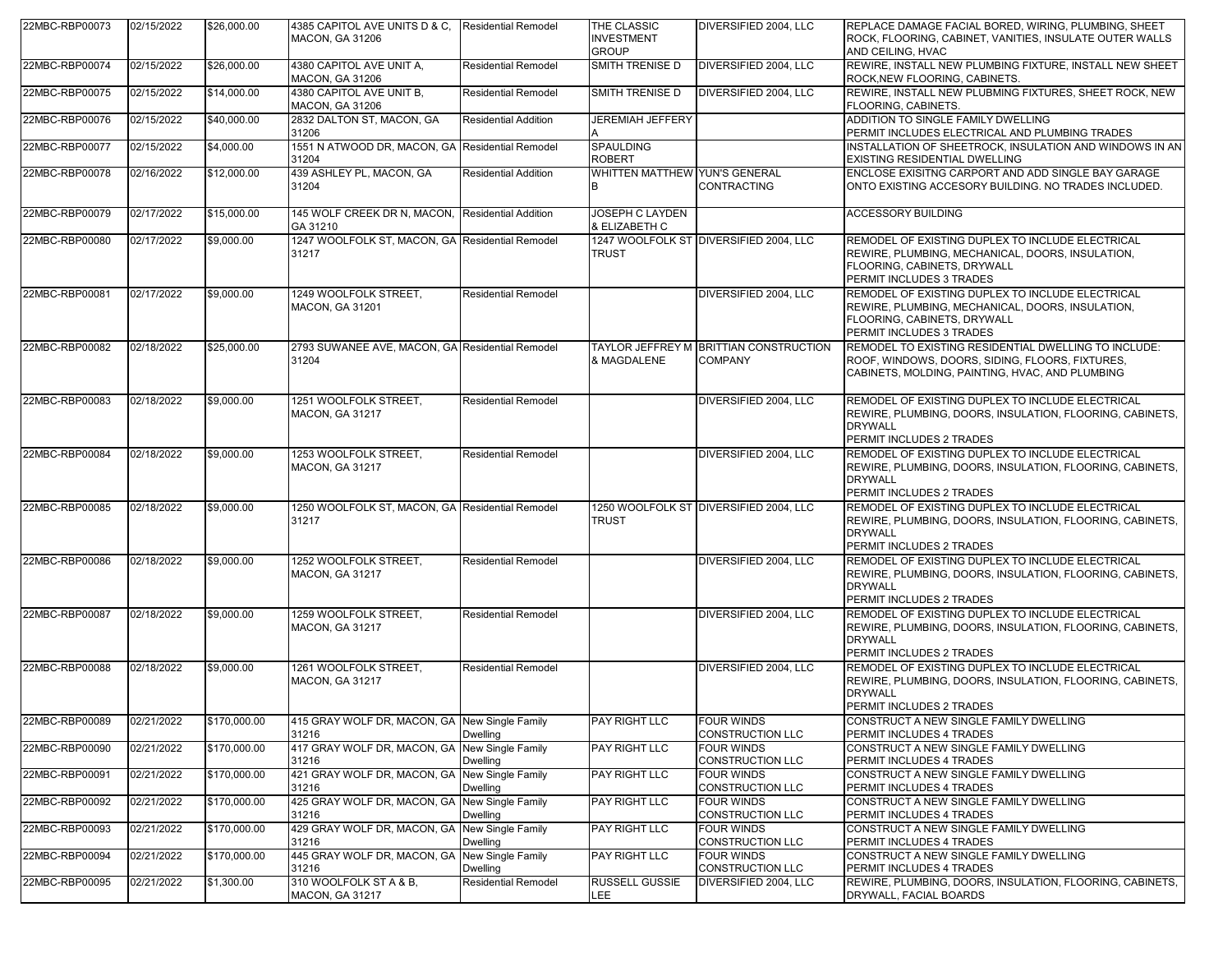| 22MBC-RBP00096 | 02/22/2022 | \$172,472.74 | 3076 TIFFIN CIR, MACON, GA<br>31204                           | <b>Residential Remodel</b>           | <b>ANTHONY</b><br>CALANDRA                      | <b>MDR CONSTRUCTION</b><br>SERVICES LLC | FIRE DAMAGED HOUSE. INTERIOR TO BE DEMOED TO THE<br>STUDS. NO FRAMING OR ROOFING WILL BE NECESSARY.<br>PLUMBING, ELECTRICAL, AND HVAC WILL NEED TO BE REPLACED.                         |
|----------------|------------|--------------|---------------------------------------------------------------|--------------------------------------|-------------------------------------------------|-----------------------------------------|-----------------------------------------------------------------------------------------------------------------------------------------------------------------------------------------|
| 22MBC-RBP00097 | 02/22/2022 | \$2,000.00   | 1582 TOBESOFKEE POINT DR,<br><b>MACON, GA 31220</b>           | Accessory Building -<br>Residential  | SPEARS LINDA C                                  |                                         | <b>ACCESSORY BUILDING</b>                                                                                                                                                               |
| 22MBC-RBP00098 | 02/22/2022 | \$9,000.00   | 1271 WOOLFOLK ST, MACON, GA Residential Remodel<br>31217      |                                      | TRUST                                           | 1271 WOOLFOLK ST DIVERSIFIED 2004. LLC  | REMODEL OF EXISTING DUPLEX TO INCLUDE ELECTRICAL<br>REWIRE, PLUMBING, DOORS, INSULATION, FLOORING, CABINETS,<br><b>DRYWALL</b><br>PERMIT INCLUDES 2 TRADES                              |
| 22MBC-RBP00099 | 02/22/2022 | \$9,000.00   | 1273 WOOLFOLK STREET,<br><b>MACON, GA 31217</b>               | <b>Residential Remodel</b>           |                                                 | DIVERSIFIED 2004, LLC                   | REMODEL OF EXISTING DUPLEX TO INCLUDE ELECTRICAL<br>REWIRE, PLUMBING, DOORS, INSULATION, FLOORING, CABINETS,<br><b>DRYWALL</b><br>PERMIT INCLUDES 2 TRADES                              |
| 22MBC-RBP00100 | 02/22/2022 | \$9,000.00   | 1238 WOOLFOLK STREET,<br>MACON, GA 31217                      | <b>Residential Remodel</b>           |                                                 | DIVERSIFIED 2004. LLC                   | REMODEL OF EXISTING DUPLEX TO INCLUDE ELECTRICAL<br>REWIRE, PLUMBING, DOORS, INSULATION, FLOORING, CABINETS,<br><b>DRYWALL</b><br>PERMIT INCLUDES 2 TRADES                              |
| 22MBC-RBP00101 | 02/22/2022 | \$9,000.00   | 1240 WOOLFOLK STREET,<br>MACON, GA 31217                      | <b>Residential Remodel</b>           |                                                 | DIVERSIFIED 2004, LLC                   | REMODEL OF EXISTING DUPLEX TO INCLUDE ELECTRICAL<br>REWIRE, PLUMBING, DOORS, INSULATION, FLOORING, CABINETS,<br><b>DRYWALL</b><br>PERMIT INCLUDES 2 TRADES                              |
| 22MBC-RBP00102 | 02/22/2022 | \$9,000.00   | 1262 WOOLFOLK STREET,<br>MACON, GA 31217                      | <b>Residential Remodel</b>           |                                                 | DIVERSIFIED 2004, LLC                   | REMODEL OF EXISTING DUPLEX TO INCLUDE ELECTRICAL<br>REWIRE, PLUMBING, DOORS, INSULATION, FLOORING, CABINETS,<br><b>DRYWALL</b><br>PERMIT INCLUDES 2 TRADES                              |
| 22MBC-RBP00103 | 02/22/2022 | \$9,000.00   | 1264 WOOLFOLK STREET,<br><b>MACON, GA 31217</b>               | <b>Residential Remodel</b>           |                                                 | DIVERSIFIED 2004, LLC                   | REMODEL OF EXISTING DUPLEX TO INCLUDE ELECTRICAL<br>REWIRE, PLUMBING, DOORS, INSULATION, FLOORING, CABINETS,<br><b>DRYWALL</b><br>PERMIT INCLUDES 2 TRADES                              |
| 22MBC-RBP00104 | 02/22/2022 | \$9,000.00   | 1246 WOOLFOLK STREET,<br><b>MACON, GA 31217</b>               | <b>Residential Remodel</b>           |                                                 | DIVERSIFIED 2004, LLC                   | REMODEL OF EXISTING DUPLEX TO INCLUDE ELECTRICAL<br>REWIRE, PLUMBING, DOORS, INSULATION, FLOORING, CABINETS,<br><b>DRYWALL</b><br>PERMIT INCLUDES 2 TRADES                              |
| 22MBC-RBP00105 | 02/22/2022 | \$9,000.00   | 1248 WOOLFOLK STREET,<br>MACON, GA 31217                      | <b>Residential Remodel</b>           |                                                 | DIVERSIFIED 2004, LLC                   | REMODEL OF EXISTING DUPLEX TO INCLUDE ELECTRICAL<br>REWIRE, PLUMBING, DOORS, INSULATION, FLOORING, CABINETS,<br><b>DRYWALL</b><br>PERMIT INCLUDES 2 TRADES                              |
| 22MBC-RBP00106 | 02/24/2022 | \$49,148.00  | 211 Cheyenne Way, Lizella, GA<br>31052                        | Accessory Building -<br>Residential  | Donald Crowley                                  | J. Wendall Price Custom<br>Remodeling   | Construct a 20'x20' FREE STANDING GARAGE                                                                                                                                                |
| 22MBC-RBP00121 | 02/24/2022 | \$320,000.00 | 205 OBERON PL N, MACON, GA<br>31210                           | New Single Family<br><b>Dwelling</b> | <b>DOUBLE EAGLE</b><br>ASSOC LLC                | EONARD W HINDSMAN JR<br>LLC             | New single family residence                                                                                                                                                             |
| 22MBC-RBP00124 | 02/23/2022 | \$45,000.00  | 7451 MCCALL RD W, MACON, GA<br>31052                          | <b>Residential Remodel</b>           | GORDON JOHN F                                   | <b>BRITTIAN CONSTRUCTION</b><br>COMPANY | RENOVATION OF AN EXISTING RESIDENTIAL DWELLING TO<br>INCLUDE:<br>REPLACEMENT OF ROOF, WINDOWS, DOORS, SHEETROCK,<br>PAINTING.<br>UPDATE KITCHEN AND BATHROOM. PERMIT INCLUDES 4 TRADES. |
| 22MBC-RBP00125 | 02/23/2022 | \$225,990.00 | 101 AUTUMN LEAVES LN.<br><b>MACON, GA 31210</b>               | New Single Family<br><b>Dwelling</b> | VJA LLC                                         | WJH LLC                                 | NEW SINGLE FAMILY DWELLING                                                                                                                                                              |
| 22MBC-RBP00126 | 02/23/2022 | \$225,990.00 | 103 AUTUMN LEAVES LN,<br><b>MACON, GA 31210</b>               | New Single Family<br><b>Dwelling</b> | VJA LLC                                         | WJH LLC                                 | <b>NEW FAMILY DWELLING</b>                                                                                                                                                              |
| 22MBC-RBP00127 | 02/23/2022 | \$205,990.00 | 105 AUTUMN LEAVES LN,<br>MACON, GA 31210                      | New Single Family<br><b>Dwelling</b> | VJA LLC                                         | WJH LLC                                 | NEW SINGLE FAMILY DWELLING                                                                                                                                                              |
| 22MBC-RBP00128 | 02/23/2022 | \$215,990.00 | 107 AUTUMN LEAVES LN,<br><b>MACON, GA 31210</b>               | New Single Family<br>Dwelling        | VJA LLC                                         | WJH LLC                                 | <b>NEW SINGLE FAMILY DWELLING</b>                                                                                                                                                       |
| 22MBC-RBP00129 | 02/23/2022 | \$222,990.00 | 109 AUTUMN LEAVES LN,<br><b>MACON, GA 31210</b>               | New Single Family<br><b>Dwelling</b> | VJA LLC                                         | WJH LLC                                 | NEW SINGLE FAMILY DWELLING                                                                                                                                                              |
| 22MBC-RBP00130 | 02/25/2022 | \$1,500.00   | 1046 HIGHTOWER RD, MACON,<br>GA 31206                         | <b>Residential Remodel</b>           | <b>JAMILA BROWN &amp;</b><br><b>JASON BROWN</b> |                                         | RESIDENTIAL RENOVATION OF EXISTING DWELLING TO INCLUDE<br>ELECTRICAL AND SHEETROCK                                                                                                      |
| 22MBC-RBP00132 | 02/28/2022 | \$32,500.00  | 1311 HAPPY TRL, MACON, GA<br>31220                            | <b>Residential Addition</b>          | PATTERSON<br>VERNELL                            |                                         | ADDITION TO SINGLE FAMILY DWELLING                                                                                                                                                      |
| 22MBC-RLV00038 | 02/04/2022 | \$600.00     | 1466 WESTMINISTER DR.<br>MACON, GA 31204                      | Low Voltage Residential              | CHARLENE D                                      | FULLER EMMETT G - ADT SECURITY SERVICES | <b>BA Alarm</b>                                                                                                                                                                         |
| 22MBC-RLV00039 | 02/04/2022 | \$600.00     | 1079 SANTA FE TRL, MACON, GA Low Voltage Residential<br>31220 |                                      | PARKER-GIBBONS<br>VALERIE                       | ADT SECURITY SERVICES                   | <b>BA Alarm</b>                                                                                                                                                                         |
| 22MBC-RLV00040 | 02/04/2022 | \$600.00     | 172 SARAKAY CIR, MACON, GA<br>31216                           | Low Voltage Residential              |                                                 | ADAMS CAROLINE L ADT SECURITY SERVICES  | <b>BA Alarm</b>                                                                                                                                                                         |